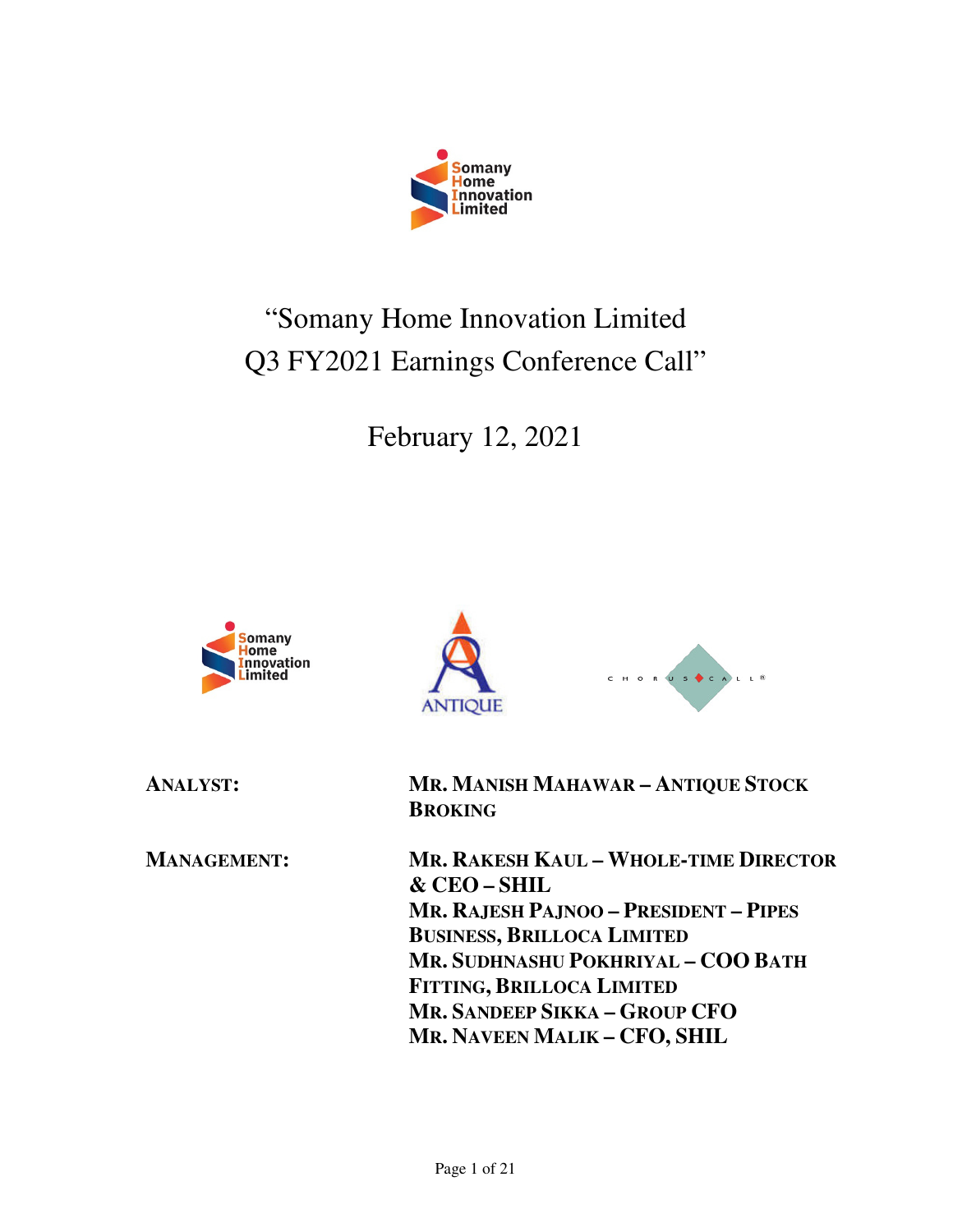

**Moderator:** Ladies and gentlemen, good day and welcome to the Q3 FY2021 Earnings Conference Call of Somany Home Innovation Limited (SHIL) hosted by Antique Stock Broking. As a reminder, all participant lines will be in the listen-only mode and there will be an opportunity for you to ask questions after the presentation concludes. Should you need assistance during the conference call, please signal an operator by pressing "\*" then "0" on your touchtone phone. Please note that this conference is being recorded. I now hand the conference over to Mr. Manish Mahawar from Antique Stock Broking. Thank you and over to you, Sir!

- **Manish Mahawar:** Thank you Rutuja. On behalf of Antique Stock Broking, I would like to welcome all participants on the call of Somany Home Innovation Limited. Without further ado, I would like to hand over the call to Mr. Gavin Desa from CDR India. Over to you, Gavin.
- **Gavin Desa:** Thank you, Manish. Good day everyone and a warm welcome to all of you who are participating in Somany Home innovation Limited Q3 and 9M FY2021 Earnings call. We have with us today from the management, Mr. Rakesh Kaul – Whole-time Director and CEO, SHIL, Mr. Sudhanshu Pokhriyal – COO Bath fitting, Brilloca Limited, Mr. Rajesh Pajnoo - President - Pipes Business, Brilloca Limited, Mr. Sandeep Sikka –Group CFO and Mr. Naveen Malik – CFO, SHIL. Before we begin, I would like to mention that some statements made in today's discussion may be forward looking in nature. The actual results may vary as they are dependent on several external factors as well. A statement to this effect has been included in the result presentation sent to you earlier. We will start the call with the opening remarks for the management following which we will have an interactive Q&A Session. I would now request Mr. Naveen Malik to open the call. Over to you Naveen!
- **Naveen Malik:** Thank you, Gavin. Good afternoon everyone and welcome to Somany Home Innovation Limited earnings call. I would like to take this opportunity to share a brief background of SHIL before we take you through the company's Q3 financial performance.

Pursuant to the composite scheme of arrangement approved by the Honorable National Company Law Tribunal, Kolkata Bench vide court order dated June 26, 2019, the marketing and distribution of consumer products and retail divisions of HSIL Limited (HSIL) were demerged from HSIL and vested into Somany Home Innovation Limited. Further, the marketing and distribution of building products of HSIL comprising of sanitaryware, bath fitting and faucet, plastic pipes and fittings segments were vested into Brilloca Limited, a wholly owned subsidiary of SHIL. The company's equity shares were listed on National Stock Exchange and Bombay Stock Exchange on December 26, 2019.

SHIL is home to the iconic brand, Hindware, which as you all know has a rich legacy of enriching the lives of millions of households in India. Our versatile brand Hindware has demonstrated its versatility by its successful presence across our varied product line, across businesses ranging from kitchens to bathrooms and living room. We are relentlessly focusing on expanding it further. Our robust infrastructure includes 3 distinct distribution channels namely, consumer appliances,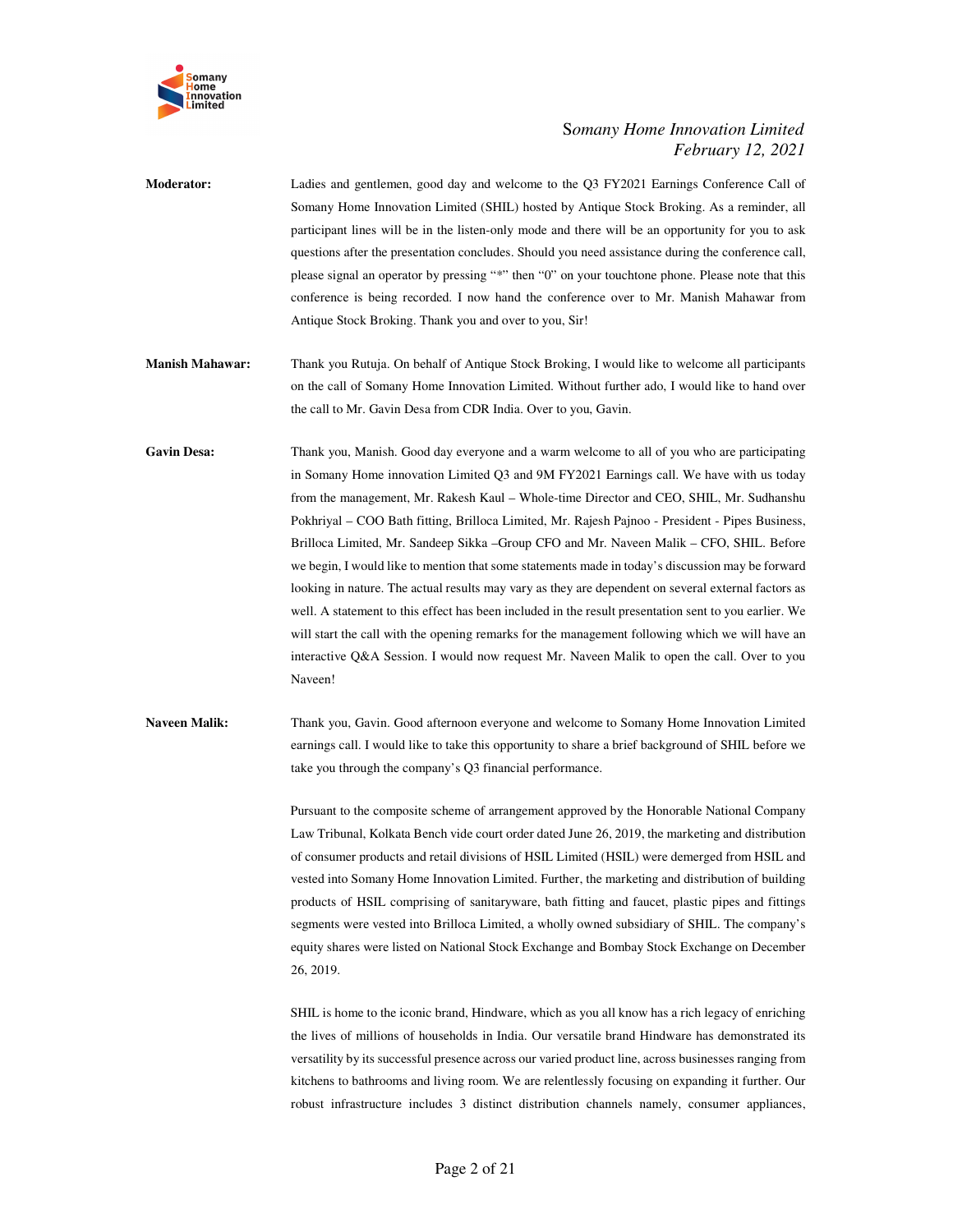

sanitaryware and faucet, and hardware for plastic pipes and fittings. Our operations are supported by an expansive distribution reach with omni channel presence extended across 35,000+ touch points, 3100+ distribution partners and 700+ modern retail outlets. Our business model and investments made during the last few years are now yielding results both in terms of topline as well as the bottom line. We have achieved a sharp recovery in the just concluded quarter of this financial year and we expect the growth and momentum to continue.

I will spend the next few minutes to take you through our last quarter's figures. The nine months' data is not comparable due to impact of lockdown and COVID during Q1 and Q2 of current financial year. The respective business heads will share in-depth details of their businesses as we move forward on this call.

The consolidated revenue from operations for the quarter amounted to Rs.551 crore approximately, registering a growth of 24.1% year-on-year. As compared to Q2 FY21, the revenue growth was 29.7%. EBITDA came in at Rs.60 crore having grown by 73.6% as compared to Q3 FY20 and 30.7% from Q2 FY21. EBITDA margins expanded by 309 bps from Q3 FY20 to 10.8% for the quarter under review. The profit after tax for the quarter came in at Rs.38 crore growing by 305.8% year-on-year and 93.5% quarter-on-quarter. Non annualized EPS for Q3 FY21 stood at Rs.5.21 per share, up by 307% year-on-year compared to the same quarter last year and 93.7% sequentially.

Moving on to the segmental financial figures, the Consumer Appliances segment revenue came in at Rs.156 crore, it registered a growth of 39.1% year-on-year and 37.4% quarter-on-quarter. EBIT for the segment came in at Rs.16 crore having grown by 375.3% year-on-year and 51.9% quarteron-quarter.

Now coming to Building Products. The revenue for the building product segments stood at Rs.377 crore, growth recorded was 22.8% year-on-year and 29.4% quarter-on-quarter. EBIT for building products stood at Rs.34 crore and has grown by 51.7% year-on-year and 26.3% quarter-on-quarter.

Now coming to the Retail business. Just to update, we have closed 8 physical stores of retail business by September 30, 2020 and shifted focus to online sales and franchise-based sales model with an aim to move the retail business to cash earn model**.** Revenue for the retail segments was Rs.18 crore and is negative 28.3% year-on-year and negative 10% sequentially due to the reasons stated above. EBIT for the retail segment stood at Rs.1 crore as compared to Rs.3.2 crore EBIT loss in Q3 FY20 and Rs.2.8 crore EBIT loss in Q2 FY21.

We have laid the foundation for sustainable and profitable growth and are well positioned to continue our success story with support from all stakeholders including dealers and distribution partners, bankers, suppliers, vendors, shareholders, and teams who are working extensively to achieve growth and profitability. We are excited by the abundance of opportunities and scope for the growth in these businesses.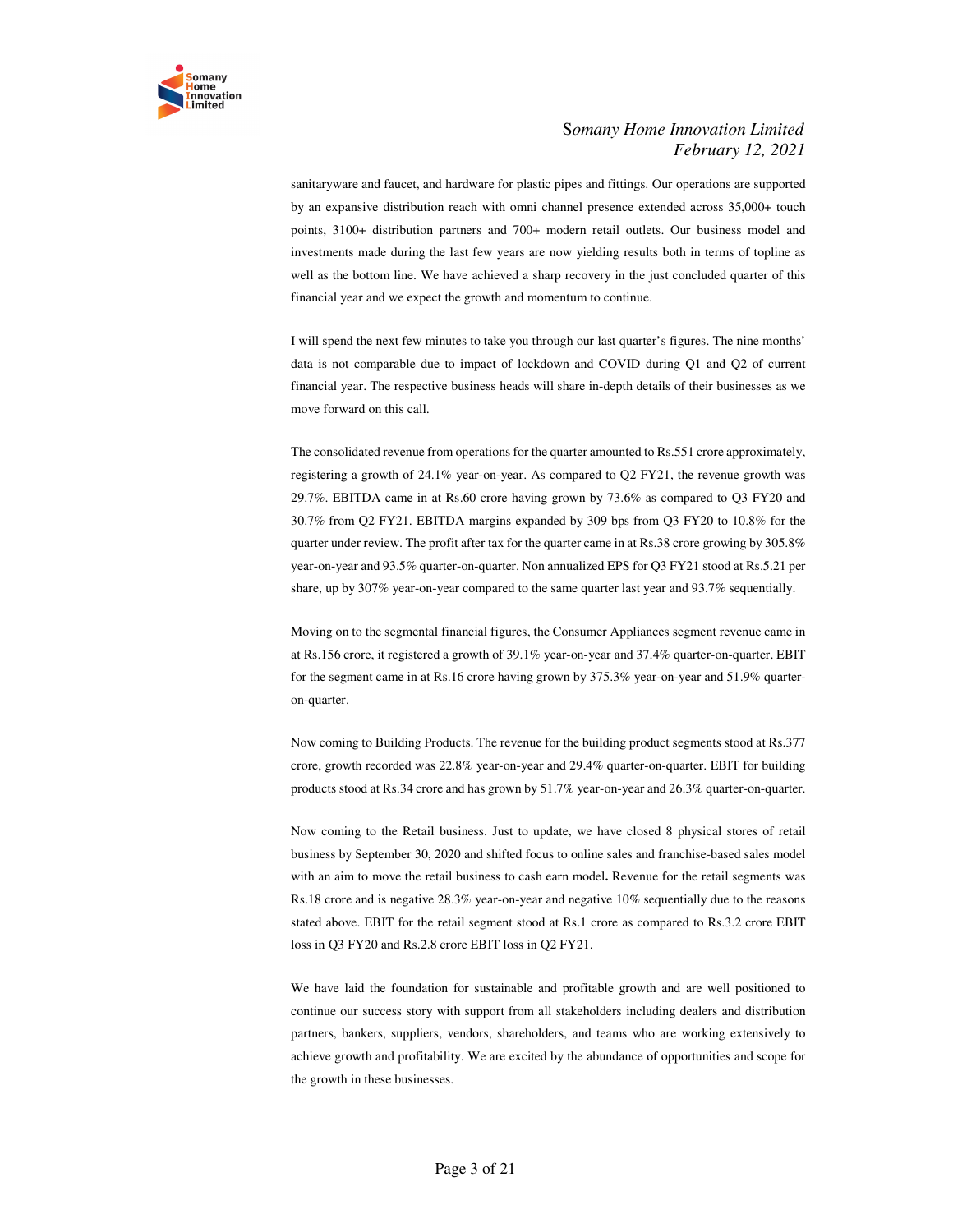

I would now like to hand over the call to Mr. Rakesh Kaul to take you all through the consumer appliances and retail business. Thank you and over to you.

**Rakesh Kaul:** Thank you, Mr. Malik. Good afternoon and a warm welcome to everyone. I will be sharing the overview of the Consumer appliances and the Retail business. I joined the company in 2015 to build the consumer appliances business from the ground up. We started with an extremely small base with just Rs.15 crore in 2015 with the kitchen appliances vertical under this business. The teams have worked exceptionally hard to deliver the planned growth as we see today. The business has always been a separate vertical even in the erstwhile HSIL pre-demerger as the business dynamics and retail touch points are distinct from that of building products business which is now part of Brilloca. To become the fastest growing appliances company in India for the past couple of years, we made strategic investments in the distribution channel, we launched highly differentiated and innovative products, expanded our presence across offline and online networks, digitized the supply chain, after sale service, marketing and most critical of all, research and development. Our investment in our research and development has yielded us considerable results as they have consistently helped us to launch innovative products which in turn have helped us to win new customers and retain old customers as well and also at the same time to achieve the sales growth we set out at the inception of the business. We have applied for 26 patents so far in just a short span of time which underline the recognition of our approach towards innovation. The consumer appliances portfolio as of now consist of brands such as Hindware Kitchen Ensemble, which houses kitchen chimneys, popular name for kitchen hood, built-in hobs, cooktops, built-in ovens, built-in dishwasher, sinks, food waste disposals basically all the large kitchen appliances which constitute category of large kitchen appliances.

> The next one is Hindware Atlantic, which includes water heaters and electrical heating. Moonbow by Hindware consists of purification products and Hindware Snowcrest, which includes the air coolers and ceilings fans, tower fans, and pedestal fans as well. We also recently entered in a strategic partnership with Formenti and Giovenzana, a highly reputable Italian company to distribute a wide variety of high-quality modern furniture and modular kitchen fittings under the brand "FGV powered by Hindware". We also have a technical collaboration with Group Atlantic, a very prominent European company for our radiant water heater and electrical heating. Today we are amongst the top 2 players in the kitchen chimney segment with around 18% market share in the kitchen chimney segment. However, in the e-commerce and digital space where we focus and grown significantly. Hindware Kitchen Appliances leads, with an overall market share of around 40%. We are also amongst the top 5 players in the category of evaporative air cooling and amongst the top 6 players in the category of water heating segments, while on e-commerce platforms for both these above categories we are amongst the top 2 in the desert air cooler segment and amongst the top 3 in the water heater segment. We have also the largest range of internet of things or IoT products in the consumer appliances business in India. We have launched 6 products so far and are in the midst of launching some more. Faster digital adoption, increased penetration of internet in day-to-day life and availability of smart and affordable devices is giving rise to the applicability of internet of things where everything is connected or will be connected in India. We believe that the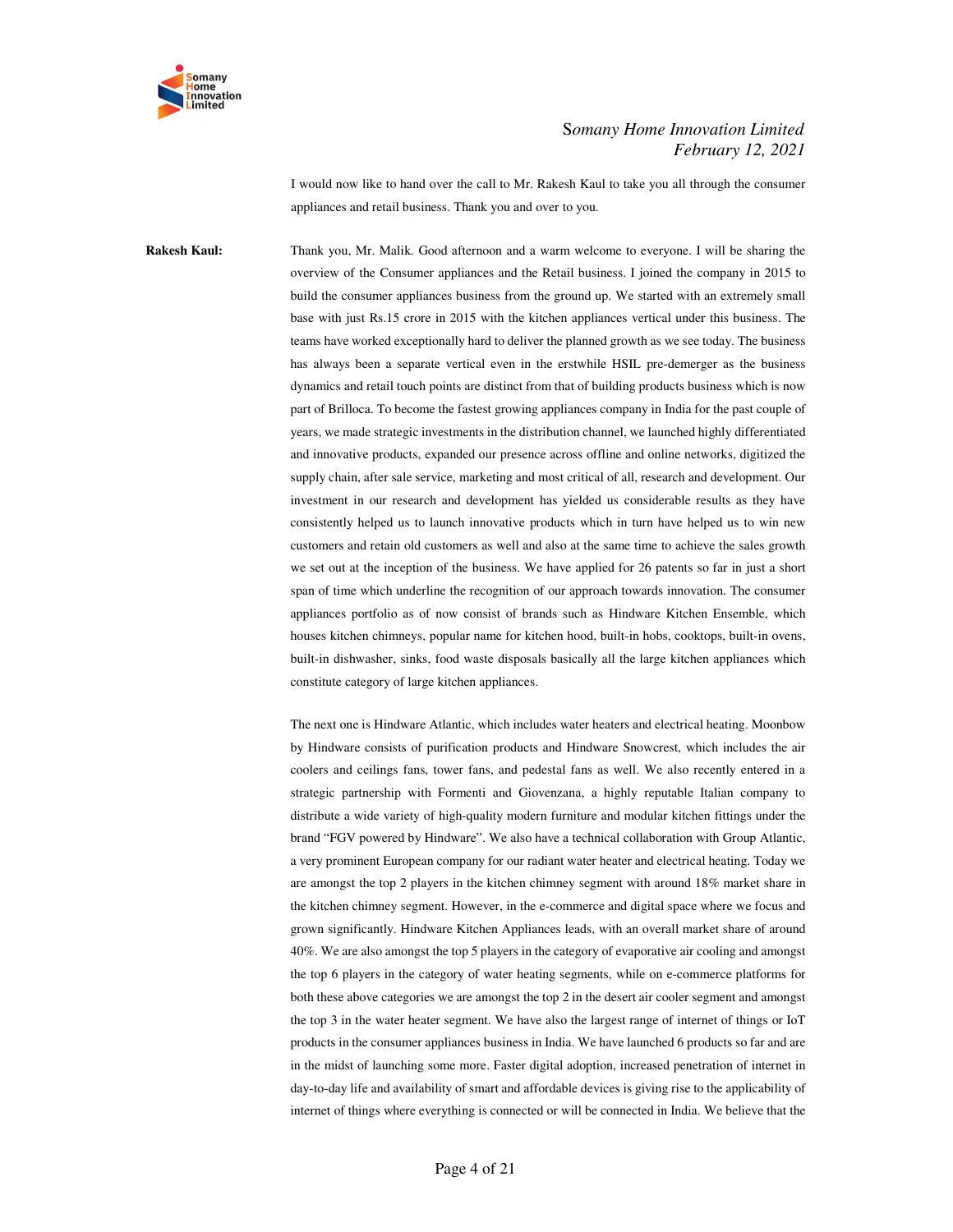

future is to have massification of technology from our consumer appliances business to launch more innovative products as we go ahead. We believe that the consumer should be empowered in order to build up a bigger consumer base and our decision to give power in the hands of the consumer has yielded significant results. We believe consumers to be our trusted advisors, it means letting go of a lot of things which we held close to learn and we want our consumers to be our trusted advisors which become a basis of bringing in new and innovative products into the market. Our last 2-3 years, CAGR has been 32% and based on the current market sentiments, we aim to achieve a CAGR of around 20-30% in the medium to long run.

Moving onto the Retail segment. SHIL launched Evok, an e-commerce chain offering a host of furniture and home furnishing products to meet the demand for furniture and home décor in India. Currently, Evok has 2 company owned and 20 franchised stores across the country. We realized our fixed cost like store rentals, etc were hampering our growth and in the last financial year, we took a strategic decision to shut 8 out of the 10 retail owned storerooms and we wanted to be leaner in our go-to-market approach through the franchisee route and the e-commerce route. This has helped us become EBIT positive in Q3 as compared to the Q3 of FY2019-20 where we were losing money. However, our strong online footprints through our e-commerce website which is our own i.e Evok.in and our presence on major third-party platforms like Amazon, Flipkart and Tata Cliq arehelping us to grow and enhance our visibility and customer connect. Our journey has just started now, and we are very excited to see the future unfold.

At this stage, I would now like to hand the call over to Mr. Sudhanshu Pokhriyal to give you an overview and take you through the performance of our sanitary-ware and faucet business. Over to you Sudhanshu!

**Sudhanshu Pokhriyal:** Thank you Mr. Kaul. Good afternoon, ladies, and gentlemen. I will give you a brief overview of SHIL's sanitaryware and faucet business. I will take you through the Q3 highlights for the same. I understand you will have many questions relating to our sanitaryware and faucet business which we can address after Mr. Pajnoo's brief.

> Today, Brilloca is one of the leading players in sanitaryware and faucet segment in India with five brands spread across a wide pricing spectrum from luxury and super premium to mass segment**.**  Our brands in the space are Queo, Alchymi, Hindware Italian Collection, Hindware and Benelave. I would also like to briefly talk about the segment evolution for the past 3-4 years. Sanitaryware and faucet business has seen extreme competitive pressure with entry of new players. In addition to this, the impact of COVID on our segment has actually been greater because of the end user our business caters to. Most renovation and construction activity was kept on hold during this time. On the back of the improving environment, in the last few months, we have seen an uptick in the growth in Q3 and as the situation normalizes, we expect the recovery to be fast. We are in the process of transforming the business to gain market share and track double digit growths.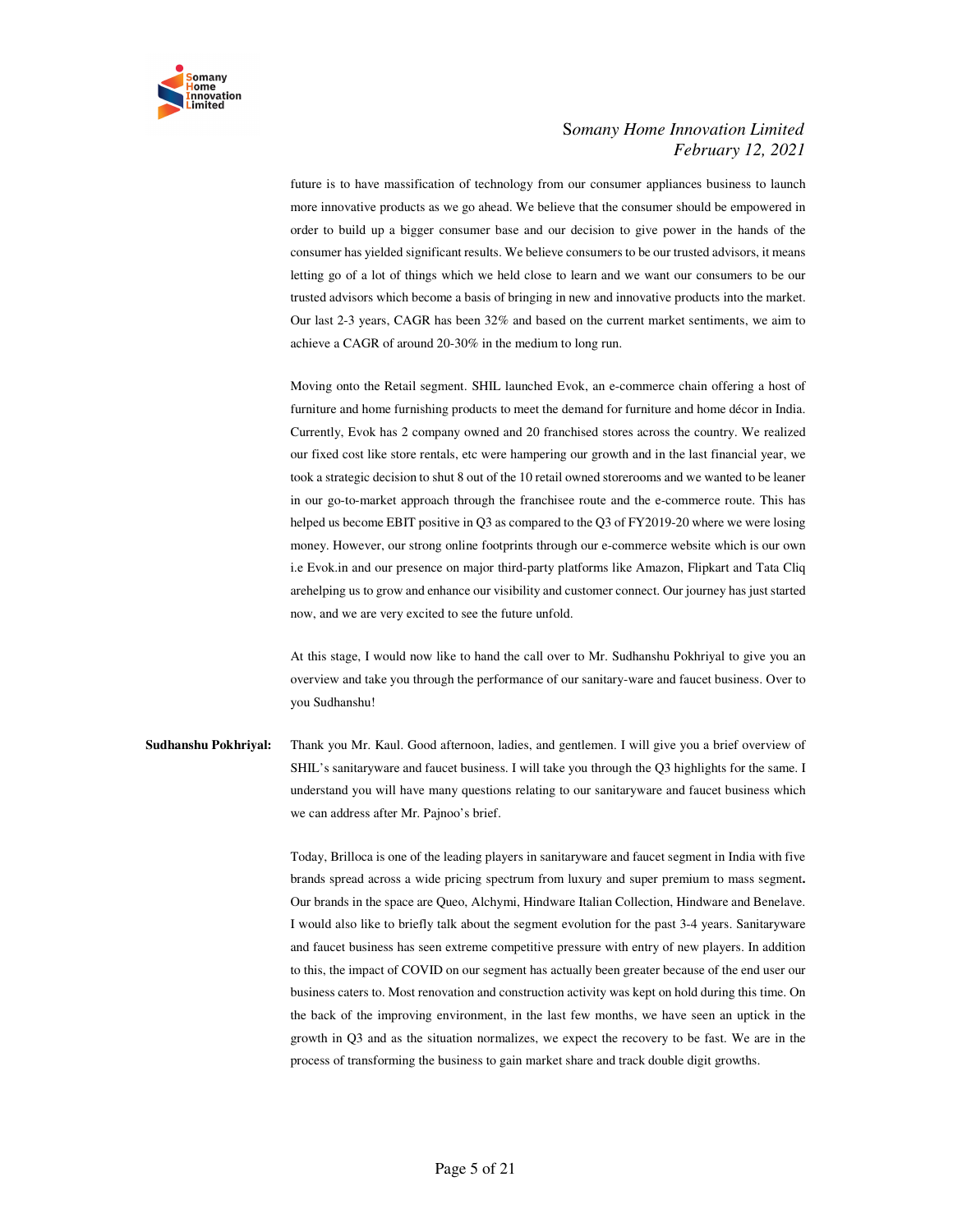

Further in line with our focus on profitable growth, we have rationalized our product portfolio and made it market facing with greater emphasis on increasing our direct connect to customers. Currently, we have more than 2,000 direct retailers selling sanitaryware and faucet products and we want to expand distribution reach ever further. Towards achieving the same, we have identified regions and cities in the country where we are relatively weak as compared to competition and we have in place aggressive plans to increase our distribution and dealer base in these locations. We have further increased our emphasis on customer service focusing on satisfaction of distributors and dealers. Over the years, we have lost ground among some of our channel partners and now we have reestablished our presence in many of them.

We are also focusing on creating customer demand and our latest ad campaign "Thoughtful is Beautiful", identifies the white space of this segment and communicates how innovative performance led product solution that offers convenience to the consumers is where true beauty lies. The ad campaign and our recent innovative design led products such as sensor faucets, touch free and tankless sanitaryware which are addressing certain customer needs that we identify based on customer insight and market research which we have undertaken. We have also increased our focus on internal digitization through which we want to bring this transformation alive. This includes the introduction of distribution management system, dealer management portals, warehouse management and sales force automation amongst others. So, this an exciting phase for us as we are gearing the organization for market leading roles.

I would now like to invite Mr. Rajesh Pajnoo to take you through the plastic pipe and fitting business.

**Rajesh Pajnoo:** Thank you Sudhanshu. Good afternoon everyone. Thank you for joining us today. We are very enthusiastic about the prospect of plastic pipes and fittings business.

> I joined the HSIL in 2015 to start the business from the conceptional stage and it has been an exciting journey. We commenced commercial production in that Company in August 2018 and in the span of first 8 months, we achieved a revenue of Rs.130 crore. While the manufacturing of CPVC, UPVC, PVC and SWR continues to be done by HSIL, we at SHIL bring it to the market and sell these products under the brand Truflo by Hindware. In the first complete cycle and first commercial year, that is last year FY2019-20 we have achieved a sale of Rs.250 crore till lockdown and in the current year so far, sale has been achieved in the first three quarters to the tune up to Rs.250 crore till December 31.

> Our products are extremely well accepted in the market owing to their quality and strong brand recall and our strong relationship with influencer community. Our entire range of CPVC products that is for hot and cold-water application, this entire range received NSF certification from US which is prominent certification for potable water application in the world. Backed by a strong demand for our product and feedback we garnered from our channel partners, we successfully launched two new products this year also, that is, column pipes for borewell applications which is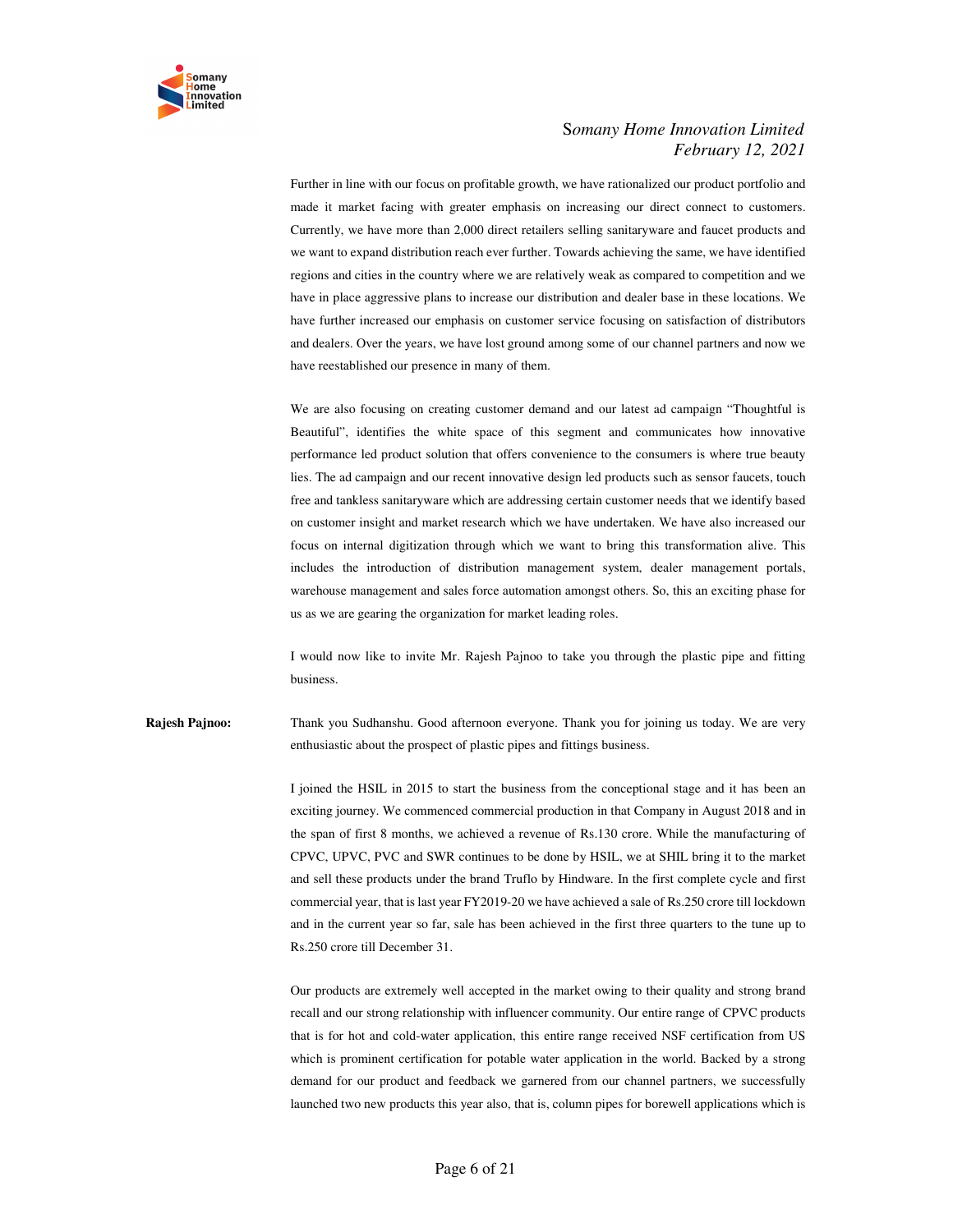

under patent and overhead water storage tank. These tanks are of premium quality and are durable and safety oriented. Both our new products have been well received by the market.

We actively engage with influencer community to build a strong network of channel partners who share our vision. We have initiated numerous marketing activities including participation in exhibitions, trade partner engagements, plumber needs and several outdoor campaigns which have helped us to amplify our visibility and maximize impacted exposure. Last year, we had a plumber connector of one lakh plumbers. We believe the addressable market size will keep expanding. Understanding needs and leveraging technology to develop products to deliver on our customer needs is how we will continue to grow.

With that, I would like to conclude the opening remarks and request the moderator to open the floor for questions-and-answers. Thank you.

**Moderator:** Thank you very much. We will now begin the question-and-answer session. The first question is from the line of Pritesh Chheda from Lucky Investment Managers. Please go ahead.

- **Pritesh Chheda**: Sir, I was looking at your P&L and it seems to suggest that we tend to operate at about 35% gross margin and then there is another  $11\% - 12\%$  which is a direct cost head. So the contribution margin of the business is about let us say about 22%-23%. Employee head is another larger head where the operating leverage can flow in, so just wanted to understand that in your initial commentary when you are indicating the appliances business to grow at  $20\%$ -30% and the build ware products also to grow at a faster rate, this employee expense line should behave in what way, when you scale up from, let us say a Rs.1,600 crore revenue last year to a higher revenue over the next couple of years?
- **Sandeep Sikka:** This is very important question and rightful question. First, I will just take you back one step and just try to communicate here that our company, which is SHIL along with the subsidiaries, is a very unique company in India today, wherein we operate three go-to-market channels separately and these are separate verticals internally. One vertical deals with the consumer appliances, second is building materials or building products, and third is a new channel which again has been developed over last 2 years which is the hardware channel. When we do this verticalization, all these business are built separately and on this call today we have CEO/COOs of all the respective teams. Definitely, it adds value and also cost to the bottom line in terms of the employee cost, but that is our strategy that each of these verticals should be built independently. Over a period of time we have gained success story over last 3-4 years and we have been reiterating over calls that we have done over 3-4 years even on pre-demerger times about this. This verticalization has an impact on overall growth of the company and the major part of that growth comes from the employees themselves.

Now answering your question, we feel that as the businesses grow, the employee cost in medium to long run should come down by around 10%-15% on an overall basis, based on the existing cost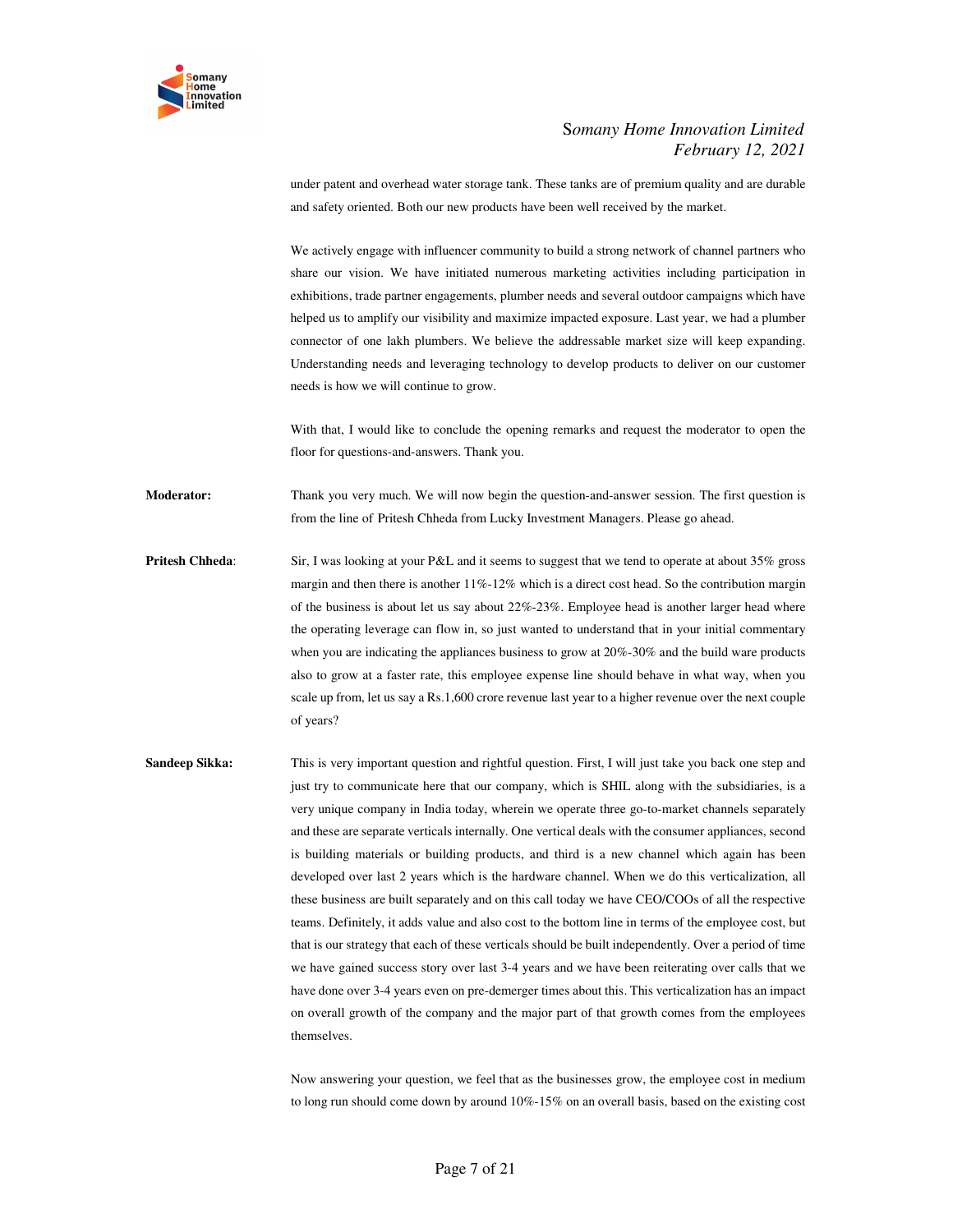

structure because employee cost is always the semi fixed cost or semi variable cost and the in each business as we are growing we feel that employee cost may be in the next 2 years we should be able to bring down by around 10%-20%.

**Pritesh Chheda:** For the current quarter, which is at about 10%, if you scale up your revenue to about Rs. 2,000 crore – 2,100 crore, is that the EBITDA margin number that we should be looking forward considering the operating leverage and will all your incremental business come at 35% gross margin?

- **Sandeep Sikka:** Basically, all our businesses are not at 35% gross margins. These are different businesses. All our businesses have different gross margin structures like consumer product, the gross margins are different from what we do in sanitaryware and faucet and in pipes business, but you have taken a consolidated figure of an overall 35%. Definitely when the overall business grows, a part of the gross margin expansion should also happen. We are working on a contract manufacturing model and as the volumes build up definitely some part of the synergy is there with increased volumes; it gets built into the overall cost impact. So we feel that in next 2-3 years as the volumes expand with the type of growth which we are envisaging, we should be able to unlock an additional  $2\%$ -3% incremental gross margin.
- **Pritesh Chheda:** My second question is one on the depreciation and one on the debt side, so we being larger distributor, I could not understand why we have such a large depreciation number of Rs.45 crore last year and let us say about Rs.30 crore in the first nine months and second, incrementally and as of now, how do you see the debt movement happening in the companies, what it is today and how do you see the debt figures panning out?
- **Sandeep Sikka:** Answering your question on depreciation first, definitely the depreciation cost is there, so when we do consumer facing businesses, especially on the consumer side and also on our sanitaryware and faucet side which is a building material, the focus is on the premiumization of the product and when you do a premiumization of the product, we do lot of investments at our dealer end on building up their shops and creating our own branded display areas. As a matter of policy, we do an accelerated depreciation for this which is spread over 3-5 years, depending on what type of model we do and also there are various elements of investments, which we do in terms of creation of molds like when we go for a contract manufacturing, especially on the consumer side. Most of the tooling which we do, that we own, so that overall the aesthetic impact or design impact is not shared by the contract manufacturer with anybody else, so that leads to a depreciation charge. Like most of the retail shop which we do, they get these depreciated over 3-5 years and that also we will plough back money from the dealer if the dealer is not able to perform. Also one element of depreciation that this year is high is that we are having retail stores and as a part of the Hindware, the rental expenses now get divided between depreciation and interest, so, in Q1 and Q2 by the time the stores were closed, the depreciation is charged on account of expenses and since 8 stores have already been closed this financial year, so next year you may see slight decrease in depreciation on account of the store rental. On the debt side, on a consolidated basis in the first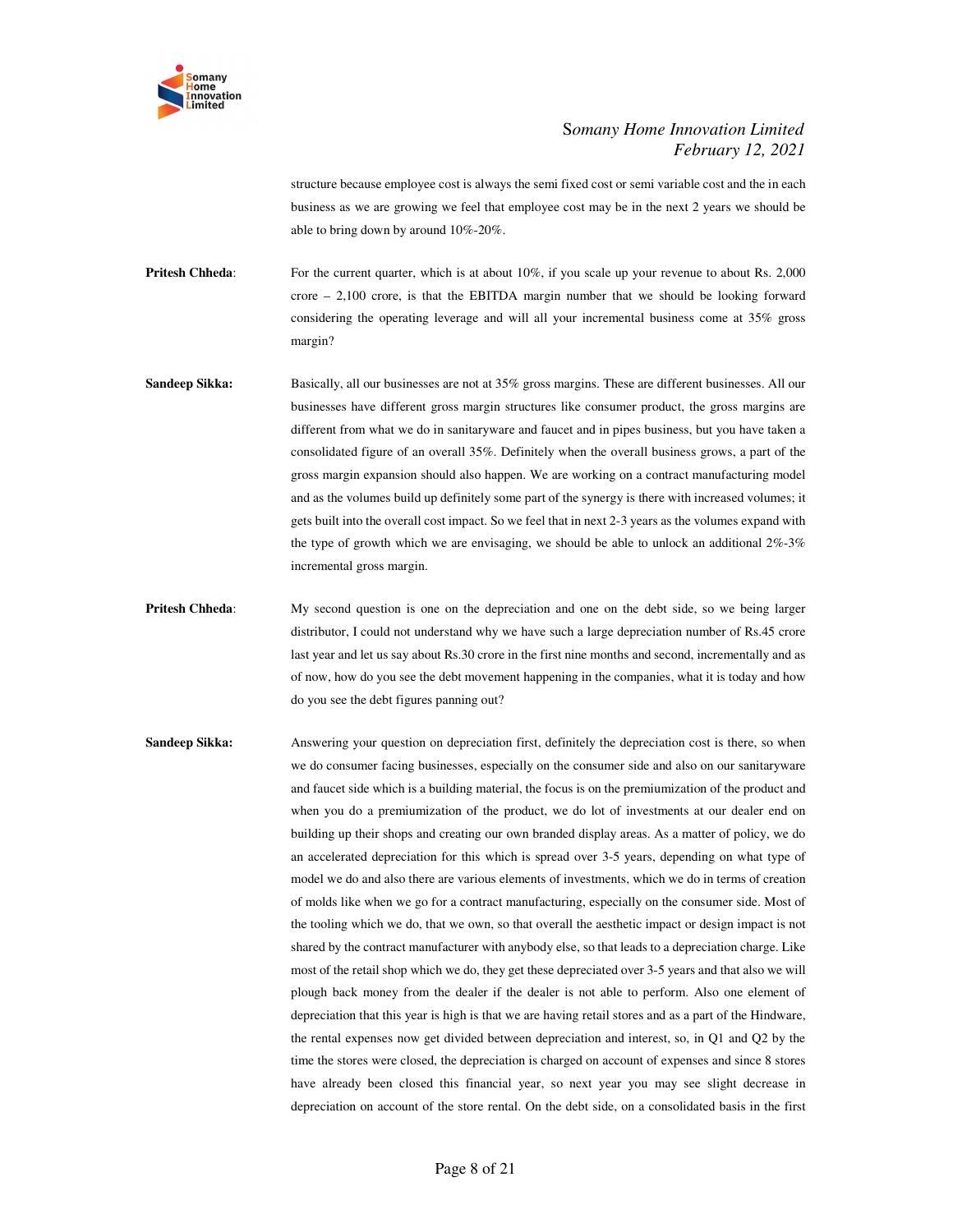

nine months on a year-on-year, basis we have been able to pull down the overall debt on consolidated basis by around Rs.135 crore to Rs.140 crore. The overall debt level today is at Rs.189 crore on an overall debt basis, consolidated and primarily it is working capital debt and very less quantum of long term debt that primarily goes towards the mold expenses.

**Pritesh Chheda**: You have three distinct businesses with three distinct distribution line needed for that business, how is the organization structure shaped up and it is fairly unique to have three businesses house or three distribution set up house under one company, so if you could just give a short knowledge on this?

**Sandeep Sikka:** This is a very good question in fact many guys have asked this question in past. Today we have whole management team here with each of CEO/COOs of the businesses who take their own decisions including in terms of the overall control mechanism as regard the organization which they focus on. We have these verticals and the whole synergy which we have built. Hindware brand, if you see 10 years back were servicing may be around Rs.4,000 crore market. We have built it up, we included faucets, which is another Rs.9,000 crore, then we built up pipes and addressable market size today is Rs.11,000 crore and another Rs.15,000 crore to 20,000 crore is an addressable market size on the consumer business. So, from Rs.4,000 crore market brand, which were addressing, today it is almost servicing Rs.40,000 crore plus market size. And it is not only just a small market share, we have communicated historically also that the consumer business which was a small business 5 years ago is now number two player in kitchen chimney, hood, and hob in the market.

> Pipes is another very aggressive business which we are doing. We have disclosed what sort of turnover we are doing, we did in this quarter itself Rs.117 crore of sale itself, so, the potential or what we call as the real unleashing of a brand value, we are demonstrating in market today. Historically, many people have discussed with us whether we need to be investing in these verticals but today we are demonstrating the success of our consumer business. In 4 years of investments which we did, I think on an overall business, we invested around maximum of Rs.60 crore of EBITDA in last 3-4 years, and now we have a business which we feel in next 5 years may be doing Rs.1,500 crore plus business on an overall basis on a consumer side. and similarly, in next 5 years we see pipes doing more than our similar size Rs.1,200 crore to Rs. 1,400 crore on the pipe side also. So we have created a substantial value. Not only that, the Hindware brand, 10 years back which was primarily a bathroom brand has not only moved out from bathroom, it has gone to kitchen, it has gone to the drawing rooms, it now has its presence across the houses and it is not only present across the houses, it is taken as a premium trusted brand with the consumers and they are ready to pay a price and a premium for that.

**Moderator**: Thank you. The next question is from the line of Pranav Mehta from Equirus Securities. Please go ahead.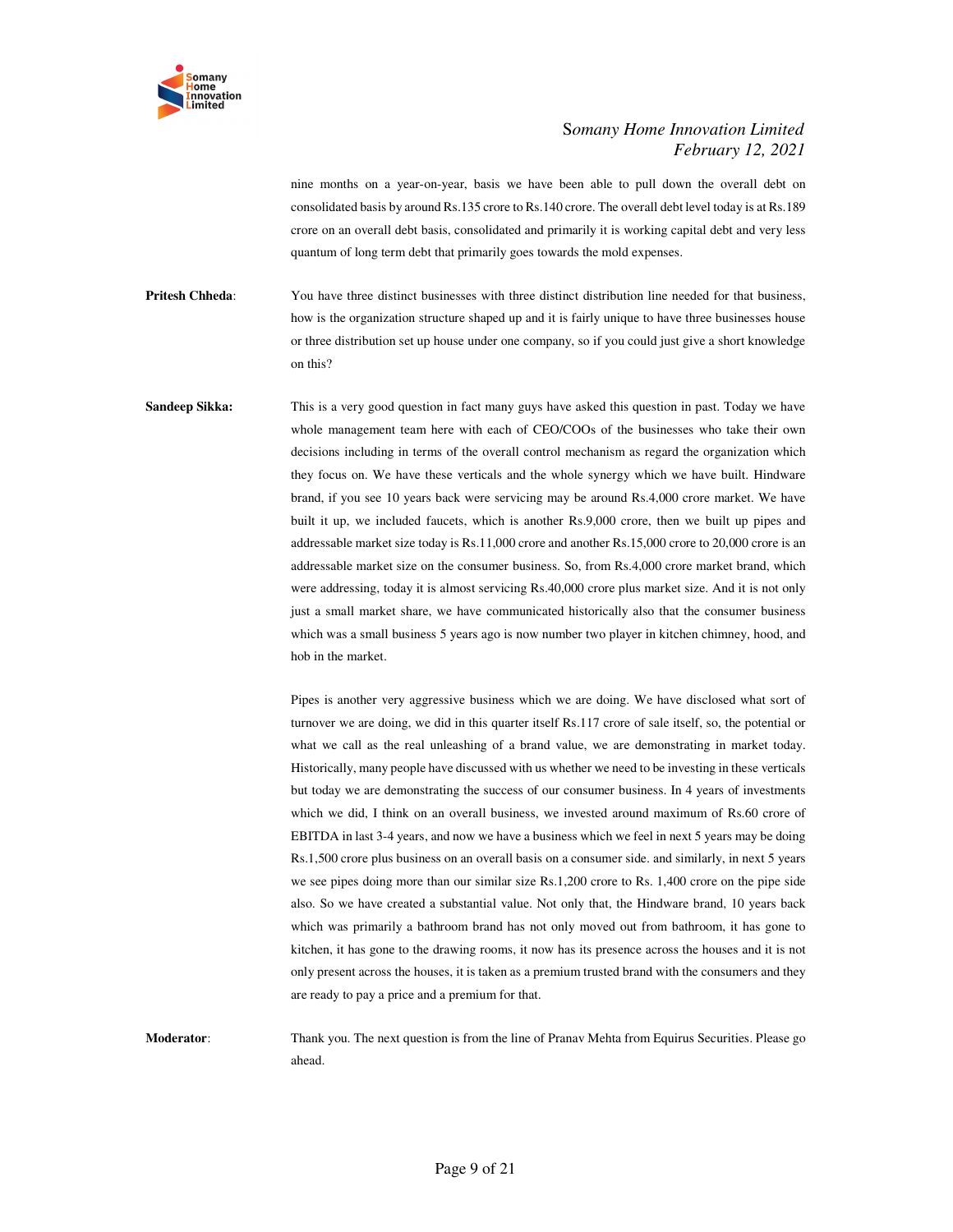

- **Pranav Mehta:** I just wanted to understand on your bath ware segments, so how did sanitaryware and faucet, both the segments perform during nine months and if you can share some number for FY20 as well separately because you have shared it for pipes but just wanted to understand on the sanitary and faucet ware segments?
- **Sandeep Sikka:** I think Mr. Sudhanshu briefly spoke about this on the performance of our sanitary-ware and faucet business. Over last 2 years, market has become crowded and we had few processes, which we were trying to build in last 2 years. Last quarter, we did around Rs.252 crore of sale for building products other than pipes. Nine months figures are not comparable over the previous figures but on ninemonth basis we did around Rs.538 crore on the sanitary-ware and faucet vertical other than pipes. As far as pipe is concerned, we had done Rs.117 crore sales on the pipes for the quarter and around Rs.250 crore for the first nine months.
- **Pranav Mehta**: Sure, Sir and have you taken any price hike in either of the sanitaryware or faucets product portfolio?
- **Sudhanshu Pokhriyal:** We have seen unprecedented input price increase in the faucet specially and we have… actually in the Q3 period we have actually taken a 1% price hike in the sanitaryware business. However, we have planned 5%-10% price hike in the faucet business in Q4, so by the end of February in the last week of February, these prices would be effective in the market and this is to take care of unprecedented increase in especially brass prices and also in so these benefits will accrue to us starting from March.
- **Pranav Mehta:** Sir and on your tiles segment Neom tiles, anything on that side? Are you gaining traction or are you mostly focusing on exports, how are things moving in that direction?
- **Sandeep Sikka:** The primary focus of our tiles business is on the premiumization of the tiles. Mostly it is GVT tiles and we are doing an addressable market size of around Rs.10,000 crore. We do not want to focus on the mass side of the tiles, our whole strategy is built around adding value to the product, so we work along very closely with the European guys in terms of the design and design is ours and based on that design, we go for a contract manufacturing. So, initial responses have been very good. We started this business somewhere in December-January last year but immediately got hit by the COVID, but we have seen good traction recently. We are not disclosing financials separately right now as part of this conversation because the figure is not that big right now. But as you move ahead, I think once it attains a critical mass, we will definitely disclose the figures.
- **Pranav Mehta:** Sir and one last question from my side, any new product segment you are looking to move into this consumer product division?
- **Rakesh Kaul:** We being the fastest in the industry to have launched seven categories within just span of 4 years, so any category, which we add on in future, the basis of adding any category is an extensive consumer research where we see the long term demand plan and long term demand of that category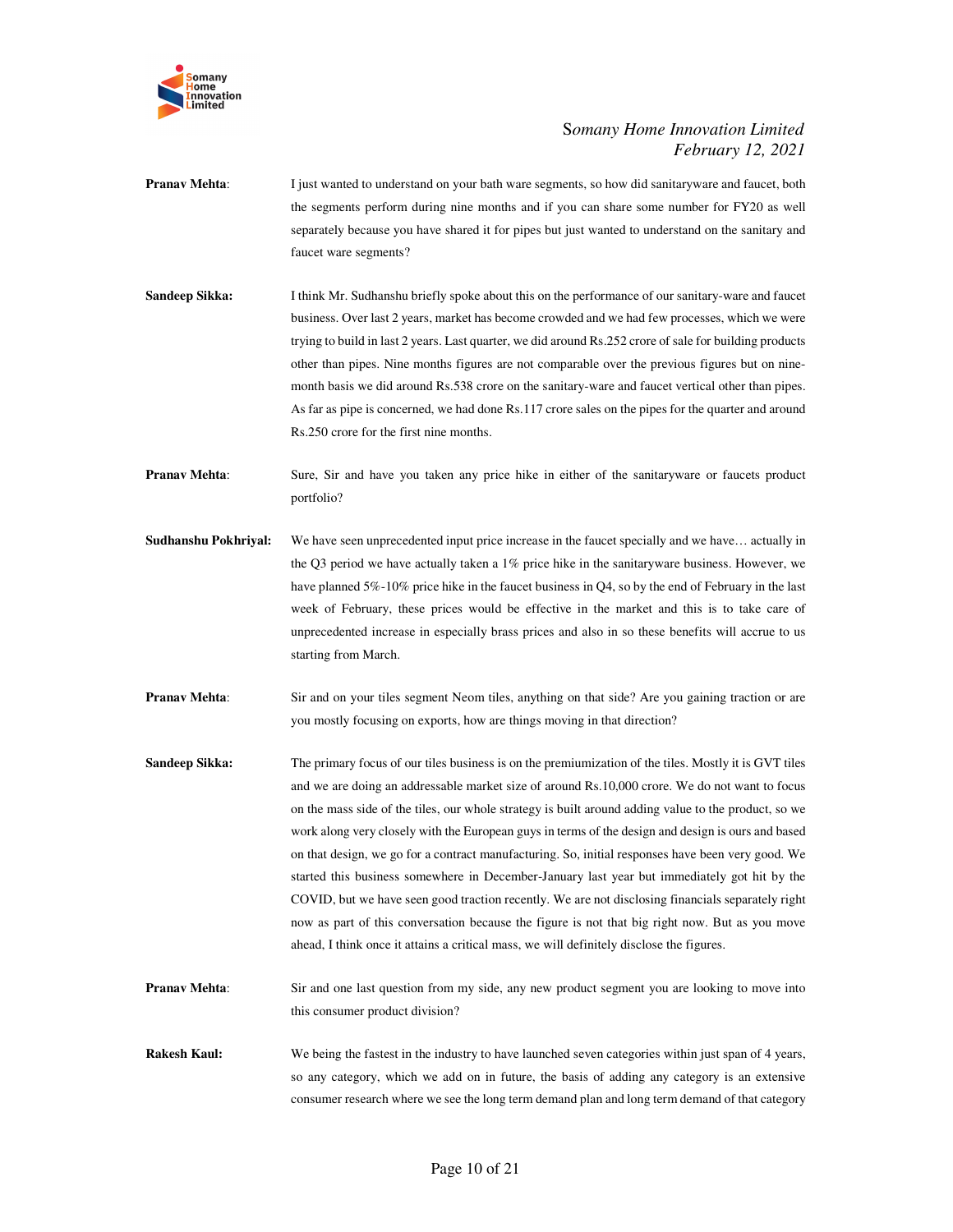

and also as a brand and as business what is the differentiation approach we could bring into that category and the other objective is very clear that if we have to enter into a category, we have to be sure that we become the top three players in that category within 5 years of its launch and another factor which governs our approach to being in a new category to attain an ROCE of between 15%-22% which is a basis of that category. So we take these decisions based on all this extensive research which we conduct and from time to time, we will take an appropriate decision on the same and keep our investors informed.

**Pranav Mehta:** Sure Sir, and one question regarding pipes, so how many dealer distributors do you have currently for the pipe segment?

**Rajesh Pajnoo:** When we started, we started with 110 distributors, this is a distributor model business and currently we have more than 260 distributors across the country.

**Moderator:** Thank you. The next question is from the line of Rahul Garg from Shikha Family Office. Please go ahead.

- **Rahul Garg:** My question is more on demand side, is it like pent up demand or we can sustain for medium-term like 2-3 years period and geographical wise if you can give the numbers like more on rural sides, we are looking at the demand?
- **Sandeep Sikka:** We feel that the demand which is coming up initially, we thought in Q2 was pent up demand but, now we feel a full recovery happening in India and it is not only our sector, it is across various sectors when we try to monitor. Pent up demand can happen actually in fast moving consumer products, like when people tend to store some material and then the consumption increases. Our product is more linked to the end use. As a part of the overall growth scenario, which has happened in the COVID period is that people have been more exposed to various consumer products and they have understood the benefits of the consumer products. And based on the value added consumer products, which are available in the market people are seeing that how they can make their life easy. But, we feel that the scope inside the kitchen and inside the home space is very extensive. One thing COVID has left with everybody is work from home. Each and every organization has considered or is considering as a part of the processes, how much percentage of their staff should work from home so that they can optimize their cost and be more cost efficient. We feel that the demand structure is further going increase, this is an initial trend which we are feeling here and especially as the real estate sectors in certain pockets are also building up, we feel the demand from those sectors is going to increase. In pipes, we feel that lot of replacement is happening on the GI pipe side. So each of the segment we feel that there is a substantial leeway for further growth, both for the industry as well as for ourselves. Our internal plan and our internal targets based on the current market condition is that each of the businesses should outperform the industry by 1.5 to 2 times the industry growth.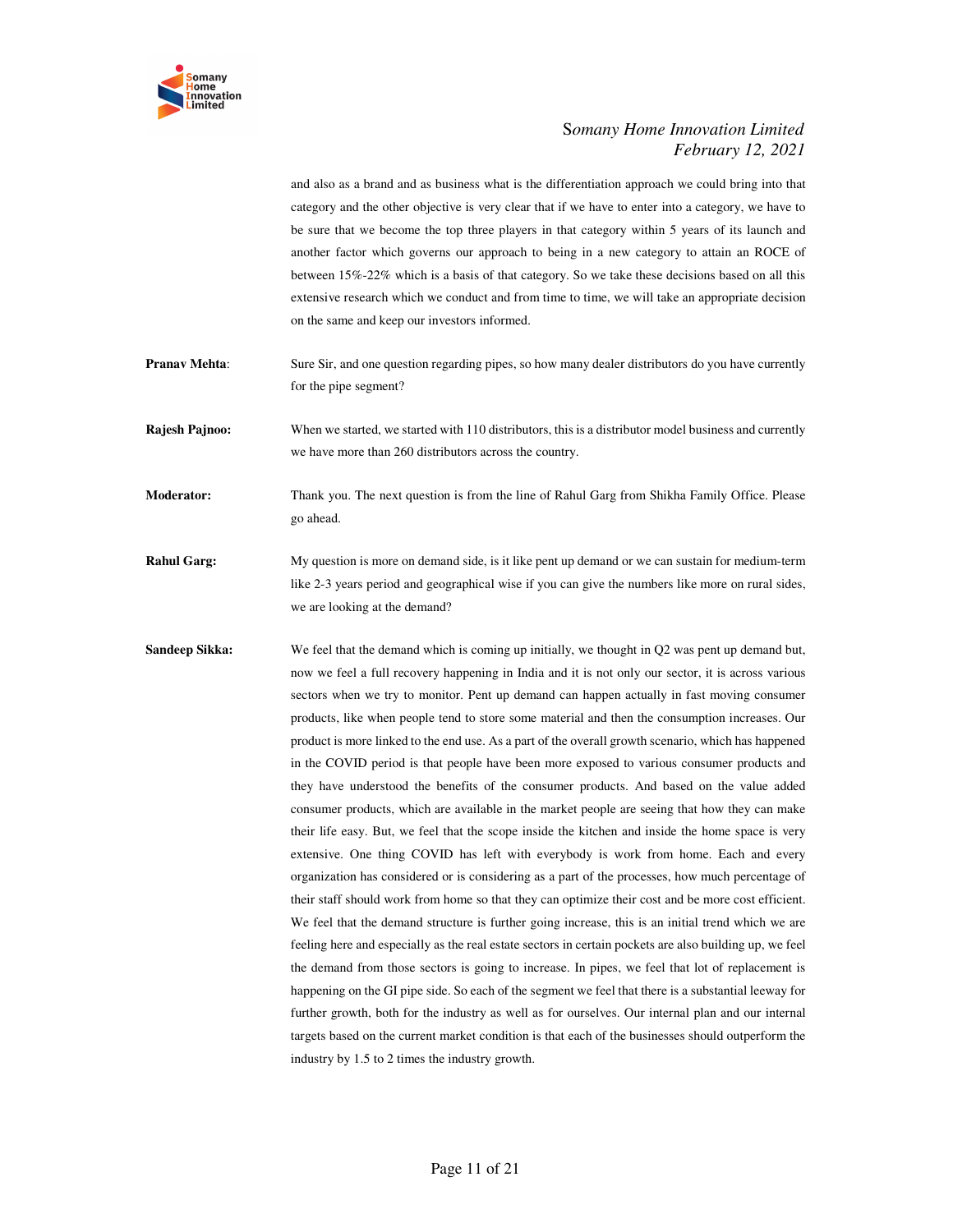

**Rahul Garg:** Got it. So, how does it work for us like for example, if growth kicks in and demand goes in hyper mode, how we are going to serve it, is that like from the outsourcing perspective if you could put some color like the product mix or how we give the heads up to the outsourced vendors, how do we manage that demand scenario from the market to the outsourcer?

- **Sandeep Sikka:** If you see over last many years, we have excelled ourselves in terms of developing outsourcing and contracting model. Based on the visible market scenarios over next 2-3 years, we work very closely with our vendors. We understand what their capacities are, what are their capacity utilizations, what sort of product design innovation we are working on, also there is a pipeline of new inventories which is there. So, we feel that we can service this growth on a medium-term range with the contract manufacturing. And now contract manufacturing is also a very viable structure in India and this also brings benefit that the guy who is actually doing a contract manufacturing, is primarily focused on bringing a quality product at a right price at the right cost and that has helped us in terms of building up our business. But definitely over a period of time, after reaching a critical mass in respective businesses, the company may evaluate in terms of looking at inhouse manufacturing but the whole logic of doing this is building an efficient capital model, wherein our focus would be that if we put up manufacturing, our return ratios should further enhance over a period of time, although in a short run they can put some pressure on capital employed in terms of building of the assets, but they should unleash the value in terms of higher ROCE with inhouse manufacturing.
- **Rahul Garg:** Got it and we work with co-design like we also design, or we get the help from vendor for example, in the frame it is showing that capability to design and showcase its product to the clients. How does designing works?
- **Rakesh Kaul:** We design our products ourselves. We have an inhouse design set up in our organization at SHIL and we work closely with our design agencies, some of them inhouse and some of them outsourced. And once we get to the stage and again design is all inspired by the consumer needs actually. So, when once we are into an extensive research, see the needs and gaps and then we create a renovation around the need and gap through our innovative design, then we work closely with our tooling guy to get the molds for that. These are all done under very standard NDA agreements where there is no disclosure of the design as such with third parties and then once the mold is ready, we parallelly work with our contract manufacturer to work on the product and manufacture exclusively for us, so that is how go about it. So, most of the times if you see in the consumer appliances business, we are working on our own models or own designs as such.
- **Rahul Garg:** Got it and how do we measure innovation in our organization? For example, IKEA does this outsourcing from the design perspective. Have we taken such initiative in the organization?
- **Rakesh Kaul:** Yes, we from time to time do a lot of consumer research, an extensive research on the basis of what will be the future needs of consumers and in my opening remark, as I said we have registered around 26 patents in a matter of just 3.5 years, this points to the significance of innovation in our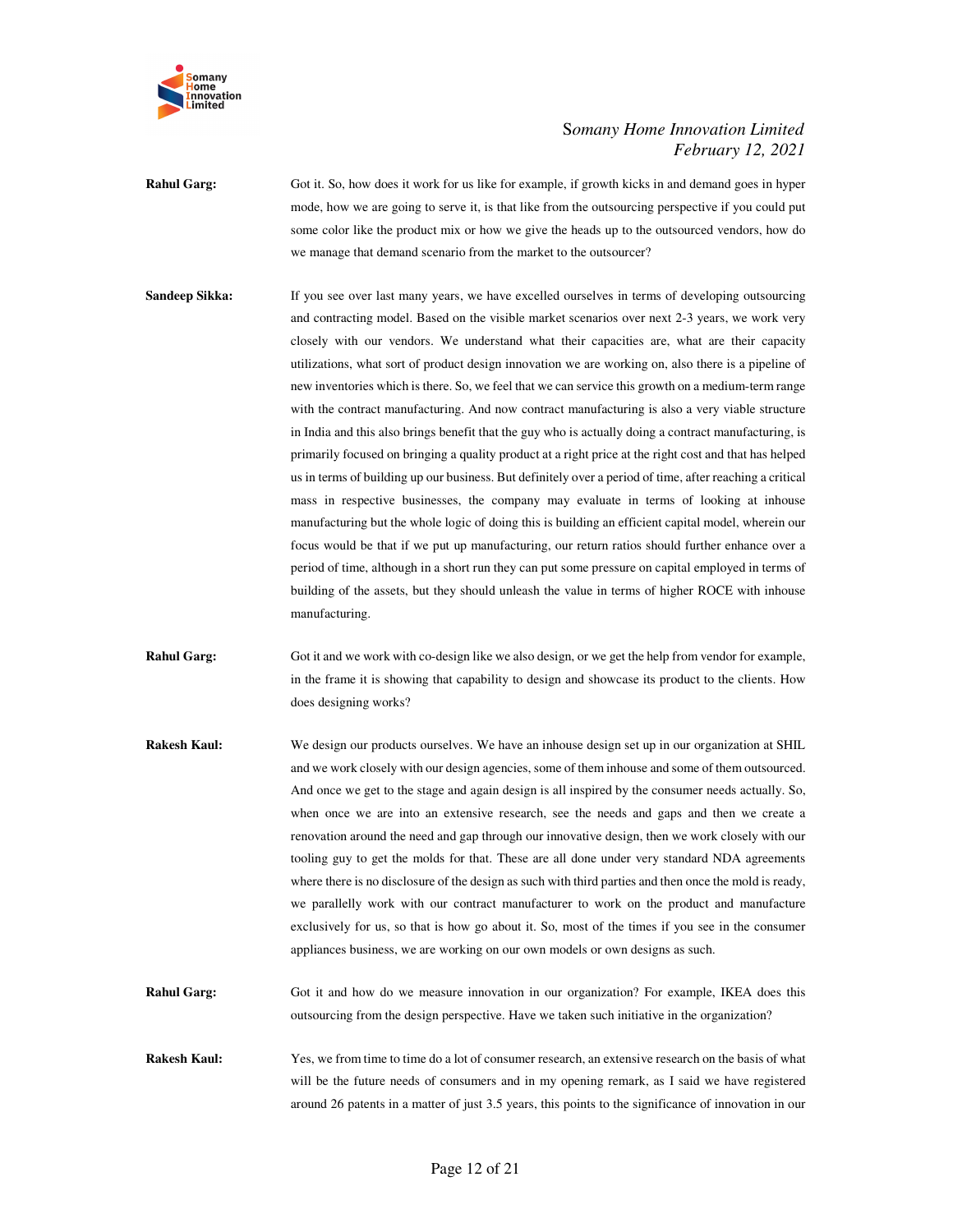

organization. Simple example I can give you is the example we have a water purifier that treats microbes, which has an auto fill function which means you can just keep the jug there and it will fill it to a level and you do not have to wait there for minutes for the jug to get filled and you can take out the jug and put it into the refrigerator. So, we have seen these smaller needs of the consumers and we have amplified them to our use of technology to make the consumer buy simpler. So, at various stages of our development and thought process we take this fact into consideration that how do we make the lives of our consumers simpler and easier through the means of technology. I hope that answers your question.

**Moderator:** Thank you. The next question is from the line of Uttkarsh Sogani from Moneybee. Please go ahead.

**Uttkarsh Sogani:** Sir, my first question is on our revenue target going ahead. So, I see the revenue contribution of the building product segment coming down and the consumer segment going up. So, what is the long-term target for this?

**Sandeep Sikka:** We do not give guidance on a quarter-to-quarter basis but, on a medium-term to long-term range if we see on a consumer side for last 2 years, our CAGR is around 32% and guidance to market is that we should be able to build up 20%-25% growth on a medium-term to long-term basis. As far as the building products business is there where we have sanitaryware and faucets, industry is growing at around 7%-9% and again we have said that on a medium-term to long-term basis based on the current market conditions we should be able to beat the market by 1.5 times to 2 times the industry growth. As far as pipes is concerned it is a new business, we are just completing second full year of business and the target is in next 5 years we plan to build more than a Rs.1,000 crore business of pipe itself.

**Uttkarsh Sogani:** Okay, and when you get production outsourced, are they exclusive to us or they manufacture for someone else as well?

**Sandeep Sikka:** As far as the sourcing of our building products is concerned that is primarily exclusively from HSIL, but we also do lot of traded products in terms of the procurement of faucets and sanitaryware from third parties, both imported and outsourced. But as far as the consumer business is concerned, we do not have a dedicated vendor there, most of the vendors are focused contract manufacturers and they are manufacturing for various brands, but the design element in consumer business primarily we own so that we have exclusivity in the market.

**Uttkarsh Sogani:** And Sir, how much of that would come from China, the imports?

**Sandeep Sikka:** Our overall imports from China as far as the consumer product was less than 20% but as we move ahead, we see that we are building up the vendor resources within India to even shift those to the Indian base.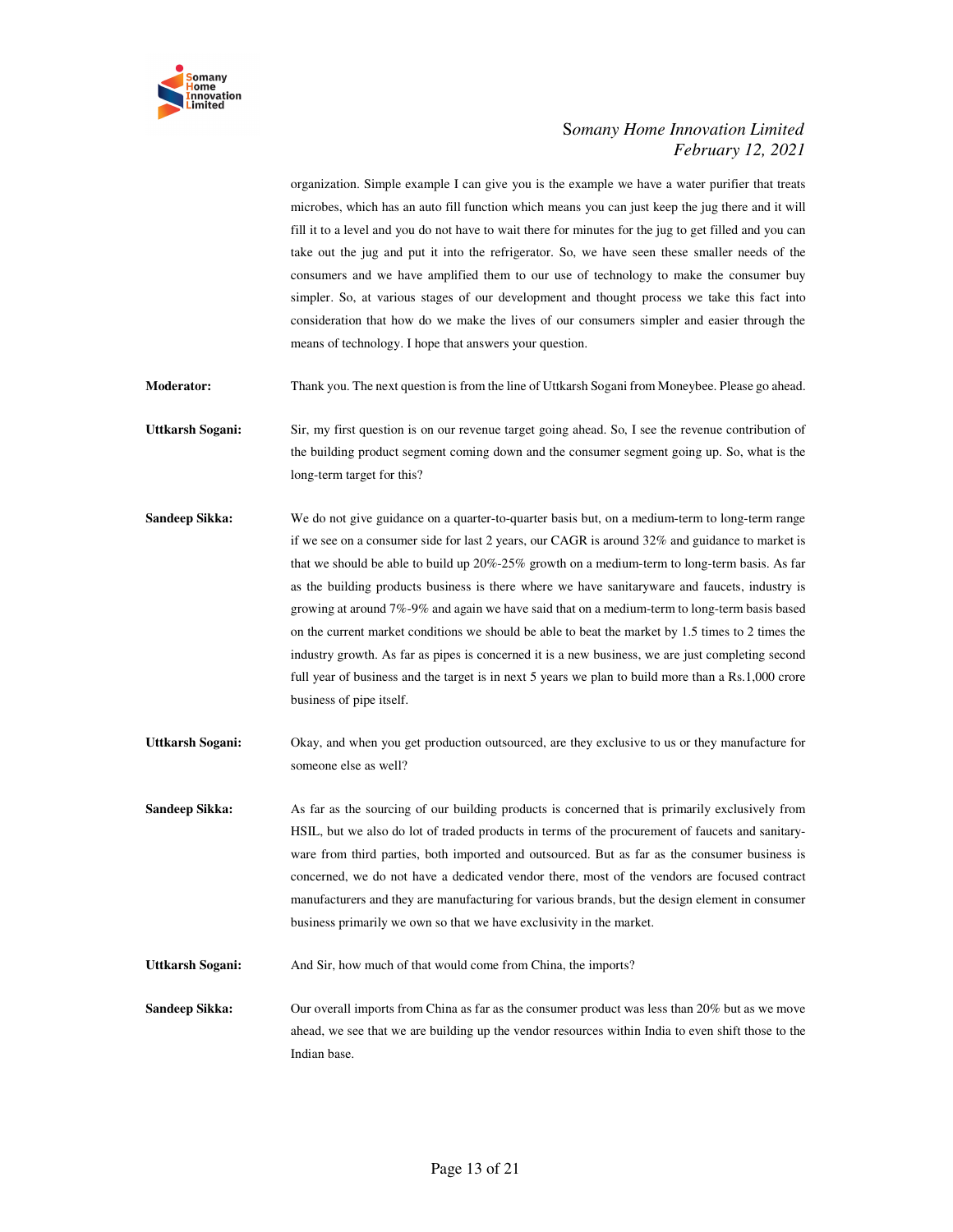

| <b>Uttkarsh Sogani:</b> | Okay, Sir and just last question on the advertisement expenses what is the target advertisement<br>expense and whether we share anything with HSIL for our branding purposes?                                                                                                                                                                                                                                                                                                                                                                                                                                                                                                                                                                                         |
|-------------------------|-----------------------------------------------------------------------------------------------------------------------------------------------------------------------------------------------------------------------------------------------------------------------------------------------------------------------------------------------------------------------------------------------------------------------------------------------------------------------------------------------------------------------------------------------------------------------------------------------------------------------------------------------------------------------------------------------------------------------------------------------------------------------|
| <b>Sandeep Sikka:</b>   | No, you have to understand here now that the entire Hindware brand is a part of the SHIL, which<br>is Somany Home Innovation Limited. HSIL from the perspective of building products is pure play<br>focused manufacturer on an OEM basis.                                                                                                                                                                                                                                                                                                                                                                                                                                                                                                                            |
|                         | So, on a broader side again, we have started various campaigns in the market both on the consumer<br>side as well as the building material side, and lot of BTL happening on the pipe side also. But on<br>a medium range again we feel that we will keep investing around 4%-4.5% of our businesses sales<br>into communicating newer products to our consumers and maintain the growth in the business.                                                                                                                                                                                                                                                                                                                                                             |
| <b>Moderator:</b>       | Thank you. The next question is from the line of Deepak Poddar from Sapphire Capital. Please go<br>ahead.                                                                                                                                                                                                                                                                                                                                                                                                                                                                                                                                                                                                                                                             |
| <b>Deepak Poddar:</b>   | Sir, regarding margin you spoke about in next 2-3 years incremental gross margin of about $2\% - 3\%$<br>is likely and plus the kind of growth that we are seeing. So, we are sure we are going to get the<br>operating leverage advantage as well. So, just wanted to understand something on the EBITDA<br>margins trajectory or the EBITDA margin outlook that we might be having over next may be 2-3<br>years that would be quite helpful.                                                                                                                                                                                                                                                                                                                       |
| <b>Sandeep Sikka:</b>   | This has to go business by business. Like consumer products, there is huge potential which we feel<br>and that it is a very nascent business which we started 5 years back. 2-3 years was an investment<br>phase and around 2 years back we became EBITDA positive and now we are PBT positive with a<br>good number on the customer side. So, we feel that consumer business, in 2-3 years' time, we<br>should be able to build up a model wherein our EBITDA margins are ranging between $14\%$ -17%<br>and in terms of building materials also in a similar range this is based on our contract outsourcing<br>model. But as we build synergies into the business model, we feel there is a great upside as far as<br>the margin expansion is concerned from here. |
| <b>Deepak Poddar:</b>   | So $14\%$ -17% is the kind of potential that you highlighted in two of the major businesses that we<br>currently have, and the new businesses can have much higher potential, right? Is that understanding<br>right?                                                                                                                                                                                                                                                                                                                                                                                                                                                                                                                                                  |
| Sandeep Sikka:          | I am giving an overall guidance because the various businesses are at various stages of their growth.<br>So, basically on sanitaryware faucet we were around 16% on post de-merger basis, so that can<br>expand by another $2\% - 3\%$ . But on the margin expansion on the consumer and pipes business will<br>be substantial.                                                                                                                                                                                                                                                                                                                                                                                                                                       |
| <b>Moderator:</b>       | Thank you. The next question is from the line of Bharat Sheth from Quest Investment. Please go<br>ahead.                                                                                                                                                                                                                                                                                                                                                                                                                                                                                                                                                                                                                                                              |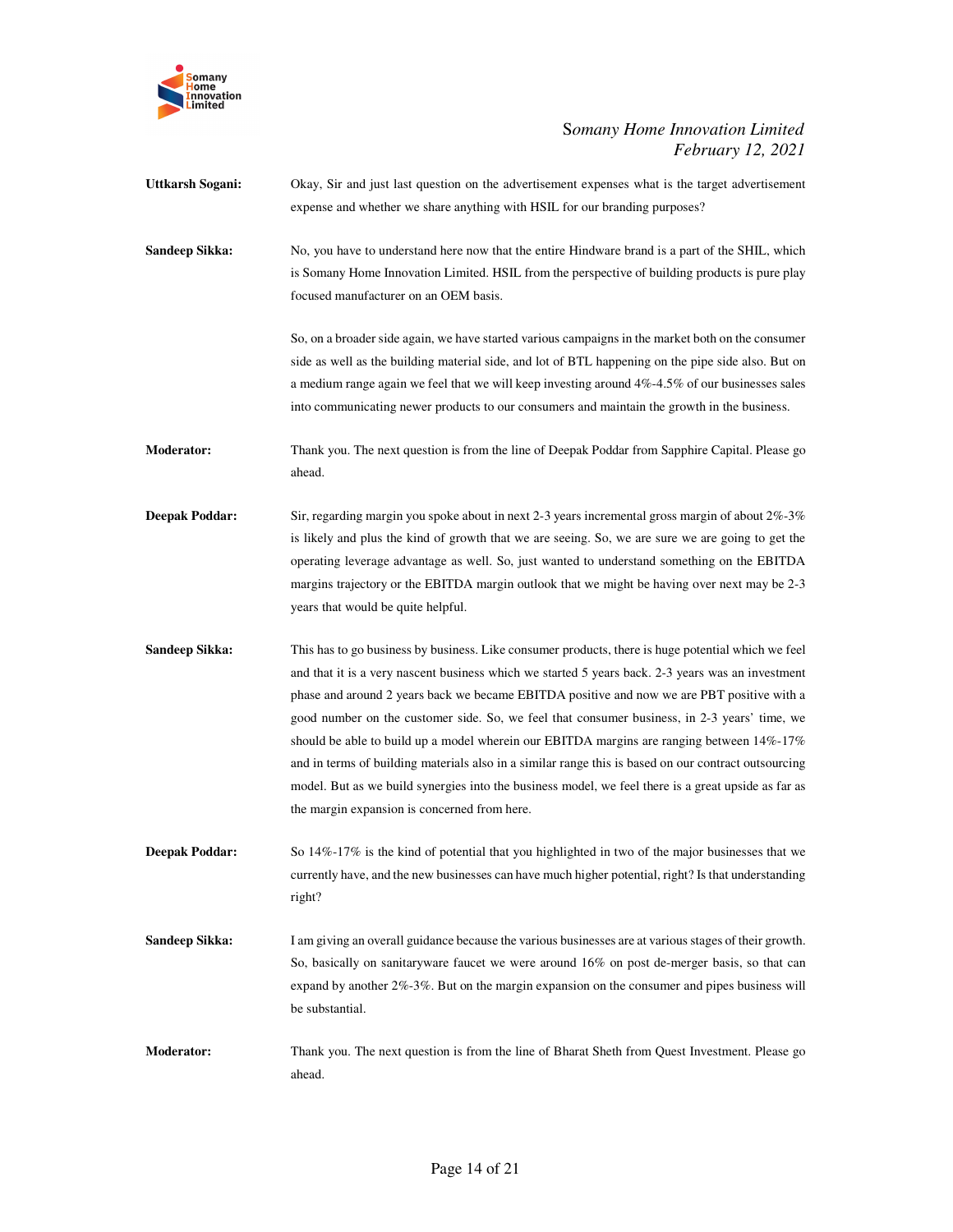

**Bharat Sheth:** Hi! Sir, thanks for the opportunity. I wanted to get some sense that Hindware, where building material once upon a time we were No.1, and what has really happened that we lost the market share and now we are talking of growing again at 1.5 times than the market. So, where we went wrong and what are we exactly are doing to gain market share?

**Sandeep Sikka:** Markets are very dynamic today like anything which has high margin game. Sanitary-ware used to fetch the highest margins in terms of the building products if you see as from previous quarters. Definitely many of the other players who were not there in sanitaryware, they thought of on an outsourcing model they started selling which definitely put the pressure on the overall markets. So, we run a strategy that we do not discount our products in terms of the pricing to the market because being a leader if you start doing that then you can have a higher growth and higher market share but, then the bottom-line growth will be hampered. So, we tried to create a balance over last 3-4 years and we had done some course correction both in terms of rationalization of the product mix. Ultimately our focus is that we should create a value in the eyes of the consumer they should feel delighted by buying our products. They should feel enlightened in terms of the brand which they have bought. So, we have over last 12 months or so, we are focusing on introduction of newer products, newer designs, better aesthetics. Also, we started a lot of rationalization of various interactions which we used to do with our dealers, distributors and we have done to large extent of course correction there. We have also worked around improving how we can improve our ROI as well as the dealers' ROIs at the same time. I cannot disclose that as it is the part of the strategy we have. But definitely, we feel the impact of that has started coming in last three– four months and we are bullish in terms that it will definitely help us in bringing the growth on the sanitaryware and faucets side.

**Bharat Sheth:** Sir, and second thing in how much business out of that building material is coming project side?

**Sandeep Sikka:** We have a ratio of 70% coming from retail and 30% from which is the institutional sale we call it. As a part of strategy, we now focus to build both the models, the focus is both on the retail and also build up again institutional sales.

**Bharat Sheth:** On these consumer kitchen appliances where we are except one or two segments, we are either number 4 or number 5 players, so what exactly make sense to again have a large product portfolio which can dilute our marketing focus or building really a good brand. So, what exactly is our strategy?

**Sandeep Sikka:** If you see, we spoke about our strategy that whenever we look at any category introduction, we should be able to bring lot of value in terms of our positioning in the market and we have fairly demonstrated like kitchen chimneys, hoods, and hops so we are number 2 player in the market in less than 4 years.

**Rakesh Kaul:** I think it is a valid question in terms of that why have we extended into the largest kitchen appliances space in terms of all the categories. Yes, we have significantly improved our position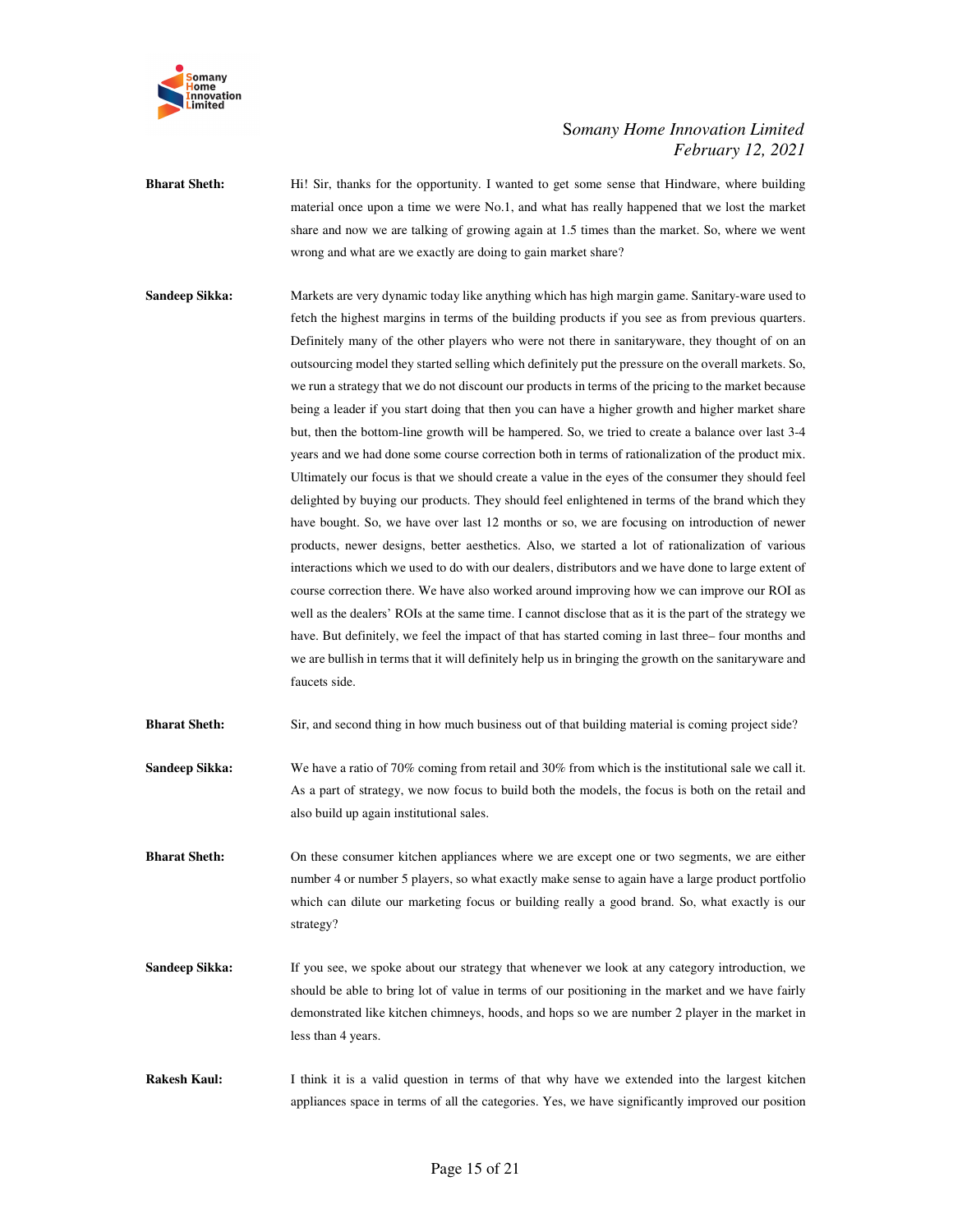

in terms of being the number-2 player outright in kitchen chimneys and among the top 4 brands in the hobs which are copper top hobs as well as the built-in hobs. At the same time, there is a lot of interest in the consumers as far as the built-in product is concerned and one is that we have to be in those segments present like countertop ovens or built-in dish washers, built in ovens predominantly to complete the range because when a consumer shops in a modular kitchen he probably looks at all these products. So, as a brand, it does not make sense to be present in just one or two parts of the larger kitchen appliances. Having said that, our focus is significantly increased on the kitchen appliance other than the kitchen chimneys and hoods segment in this quarter on dish washers. There is a lot of interest in the consumers in the dishwashers and built-in ovens as well and we see a significant proportion of business also coming in the next 2-3 years from that category. So, we continue to spend on that as well and while from a marketing perspective, kitchen hoods and hops continue to be the lead categories in terms of the overall market size contribution in larger kitchen appliances.

**Bharat Sheth:** I appreciate that on kitchen appliance, but I am talking on the consumer electric side also where like a fan and then the water purification and air purification, which is again a different category than kitchen. Within these electronics also why several verticals that we would like to have?

- **Rakesh Kaul:** I think predominantly if you see Hindware being an iconic brand in the bathroom space, we had a base of more than 60 million consumers covering 300 million Indians so, we needed to leverage that consumer base by not only being in the bathroom as a leader, but also coming out of the bathroom and getting into the spaces of living rooms, drawing rooms and bedrooms and for each of these categories we have entered by creating a significant innovation into this category to make a meaningful appearance for ourselves, it is not that we have leveraged our distribution strength by getting into those categories, we have entered into each of these categories with certain thought process and certain inbuilt product features or innovation which are differentiated from the competitors. So, hence if you see our presence in water heaters where we have attained a 7% market share, in evaporative air cooler segment again a 6% share in just a span of 3.5 years of launch is a testimony to the fact that we have done pretty well.
- **Sandeep Sikka:** And these are the markets which are fragmented markets.

**Rakesh Kaul:** Very highly fragmented where the leader itself is not more... for example, in water heating segment, the leader itself is not more than 16% to 17% and in air coolers the top player is at 28% - 29% and the second player is at 12% to 13%. Highly fragmented market yet we have attained shares which have upheld us to the top-5, top-6 within three and half year goes to the testimony to the fact that we brought in innovative products, right product which actually filled the needs and gaps of the consumers. So, from that perspective to being in a larger home space, I feel Hindware to be a perfect brand set.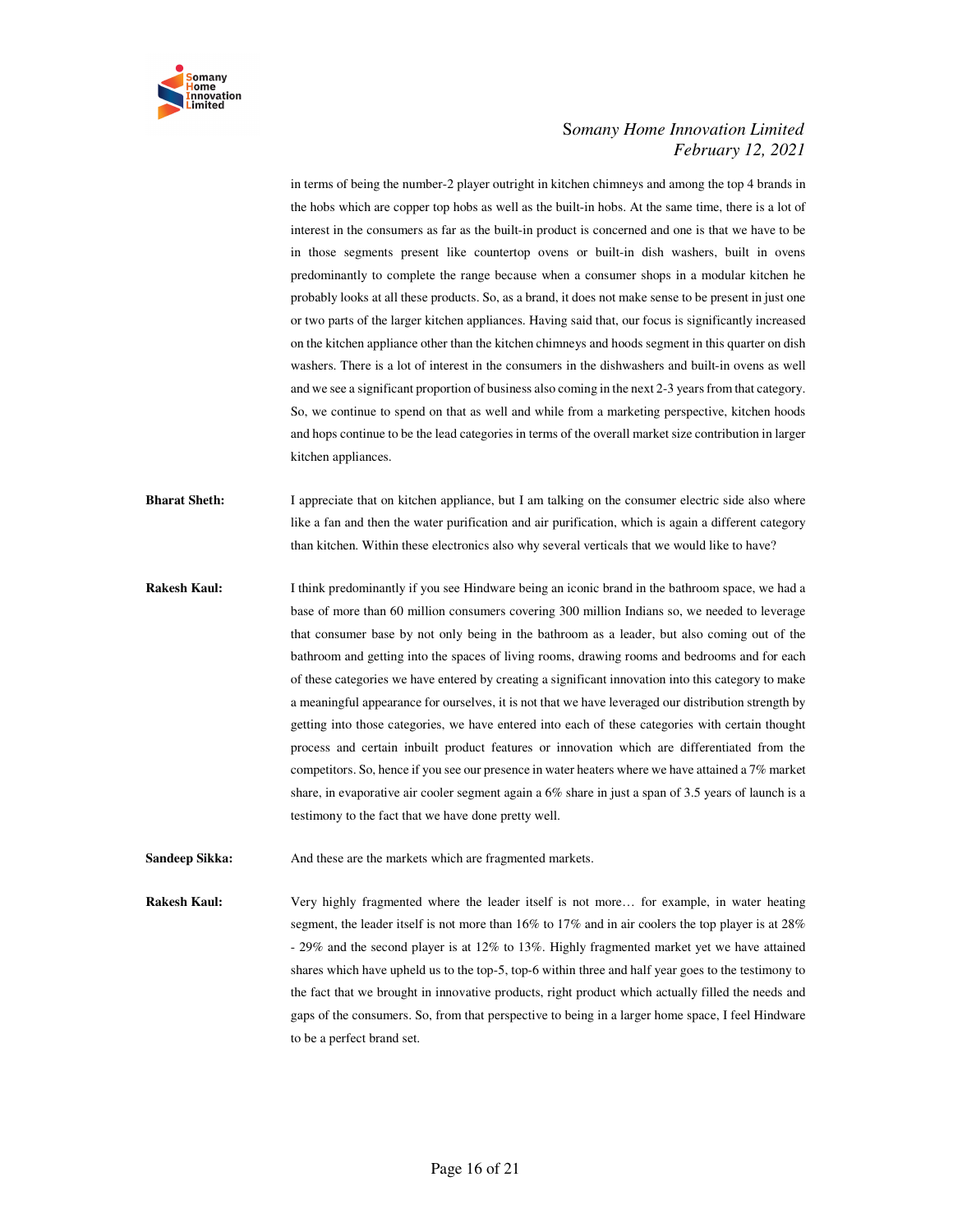

- **Bharat Sheth:** And on retail business what is our strategy? Does it really fit in our strategy or we would like to discontinue over a period of time, any thought on that because apart from cash burn not being the only thing, but management bandwidth also it diverts?
- **Sandeep Sikka:** Basically, what you have to see here is that how each product is performing in terms creating a value at the bottom line. There are various product baskets, which are very essential to buy out the counters in the electrical or any space which you have. So, we keep focusing, we keep evaluating these products. Any product which is not able to have a demonstrable impact in terms of volumes which we can sell and generate over a period of time, we may consider that we may get out of that industry. So, like air purification, it is very new segment in India. Air purifiers historically were not there but today it is still a seasonal business, but we feel that now every home which is getting built up now is buying one or two air purifiers. The same trend was there if you walk back 25 years, how many houses had air conditioners, hardly anything. But then the trend came in each and every house has air conditioner, it is an essential necessity today. We feel that the way our air pollution is in India, in various pocket segments over a period time each house will need to have an air purification and a water purification similarly on the water side into their houses. We feel there is a good potential market upside which is there, and businesses are still at a nascent stage and will build up over a period of time.
- **Bharat Sheth:** And last on this retail business. So, what is our strategy, because when we want to compete against several particular people with deep pockets and also retail so, does it really make a business sense to have physical retail also?
- **Sandeep Sikka:** Basically, there is lot of transformation. I do not know whether you cover the company on a dayto-day basis. We had around, if you see 18 months back, 14 owned stores. So we have shut down 12 stores now we have just 2 stores which we are there to showcase our products and our brand store concept to various franchisees, the franchisees which were hardly anything. So, we have built up almost 20 franchise stores so that it is a better model for us, and we are focusing on e-commerce sale through our own website evok.in and also through Amazon. But the concept here is not a cash burn model. If you see our retail segment business which will disclose as a part of the segment, we are EBIT positive on that so which we are not losing money we have started building profitability there.
- **Moderator:** Thank you. The next question is from the line of Sachin Kasera from Swan Investments. Please go ahead.
- **Sachin Kasera:** Sir, first question is you mentioned that you look at categories where you think that you can be one of the very strong players that is only when you enter and there was just a previous question from one of the participants regarding the participation in so many categories. So, when we say that we want to be a strong player it is across mainly the 3 key products or 4 key products or when you are saying we have presence across 10 products to 12 products, each product in the next 3-4 years we see ourselves as one of the very strong players?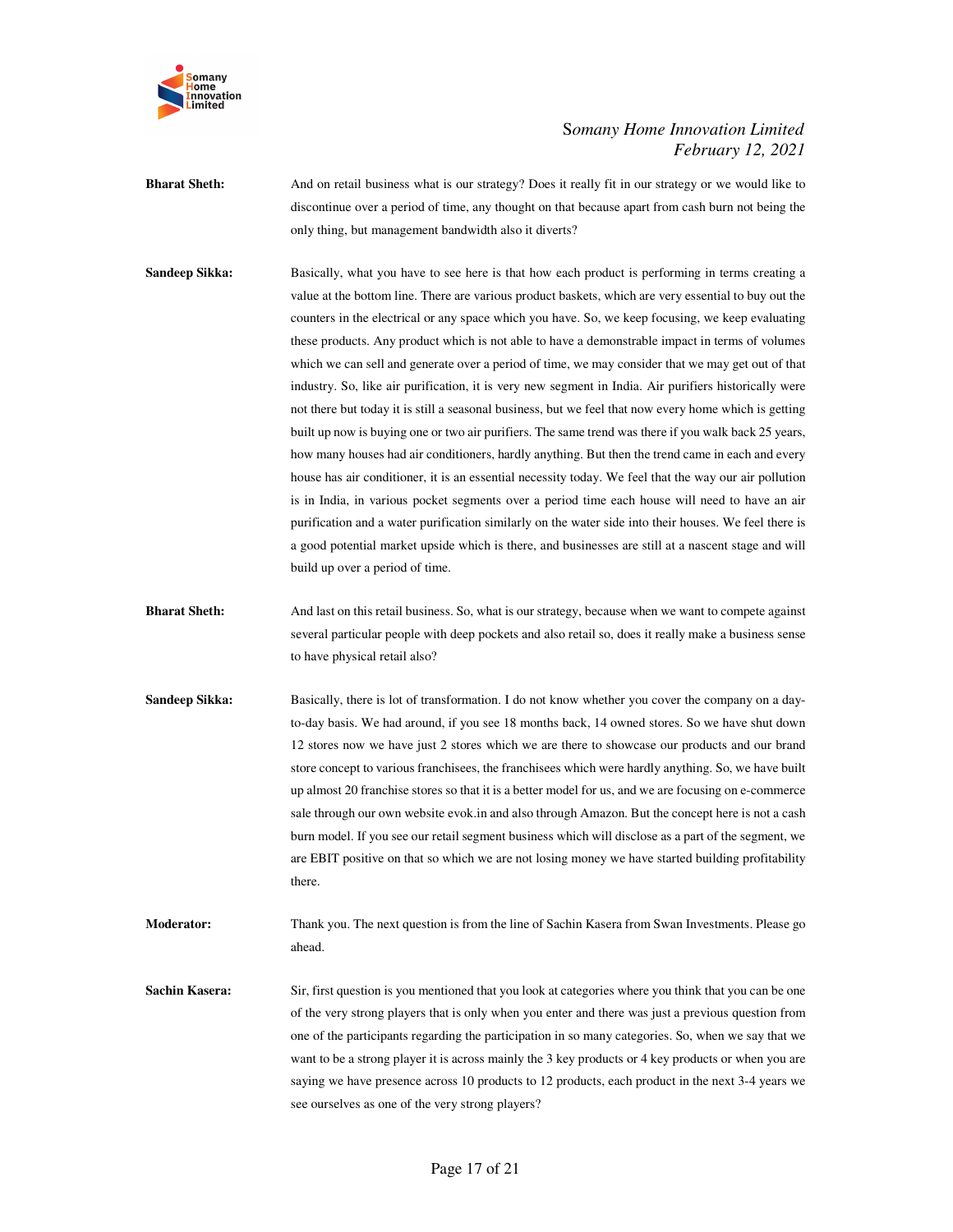

**Rakesh Kaul:** A good question, so at the outset also in my earlier remark also I have said the basis of being us in the consumer appliances category or any of the category is that, within launch of that category within 5-6 years of the launch of that category we need to be among the top three players. So, it is not that we are seeing each of these categories that we just need to be dominant in one category or two categories. We need to be dominant and a profitable player in each of these categories. We need to be in the top three, and towards this, we have successfully completed our course in kitchen appliances within a span of 5 years. In kitchen chimney's, we have entered into the top 3 and in the evaporative air coolers and water heaters segment we have already been closer to the top-5. So, it is not that we would look at each of these categories to be dominant because each of these categories have different market sizes and different market dynamics. But in order to be a sustainable and a profitable player in each of these categories we are very clear that we intend to be among the top-3 within the 6 years of launch actually and we are definitely there.

**Sachin Kasera:** So, basically each and every product that we are launching is being done after a very thorough understanding of the market and the potential and the competition and after only we are very strongly convinced that we can win the top  $3$  in the five year  $-6$  years are we launching any product?

**Rakesh Kaul:** Rightly, you are very right on that.

**Sachin Kasera:** Sure. Second question on the building products side, if you could just tell us what exactly is the type of… because there is pricing transfer involved between us as well as our group company. So, how does that exactly work, that is point number one. And secondly, in terms of are we only going to restrict ourselves to Hindware brand here or we could look in terms of getting some even higher end or may be imported brand from some of the other European countries thereby expand the overall range. What is the thought process there?

**Sandeep Sikka:** First the question which is there on the transfer pricing, when we source some material from HSIL, this is done in a very transparent manner. As a part of the board mandate, we hired one of the big four accounting firms and on an annual basis they give us a benchmarks and that's how transfer pricing mechanism will work and the concept here is whatever is the cost of production plus markup basis. If you see the results of HSIL, very transparently you can see how much margin is there on the building product side in HSIL and that is what we feel that is a trend based on the current market condition. So, it is transparent mechanism, it is done with the approval of the shareholders and it is done with the backing of transfer pricing reports of the big four. Second question in terms of your brand, so in terms of our own ladder if you see, we have the mass market brands and we also have a premium brand the focus is not to bring a third brand from outside and sell because we have premium brands like Queo, we have Alchymi, we have Hindware Italian then we have medium market brands which is Pure Hindware and then bottom-line brand we have Benelave. So, we already have a full basket of brands within our organization and we feel that once these brands start performing on a full basis, we have a substantial head way in terms of achieving our growth on each of the brands which we right now have within ourselves.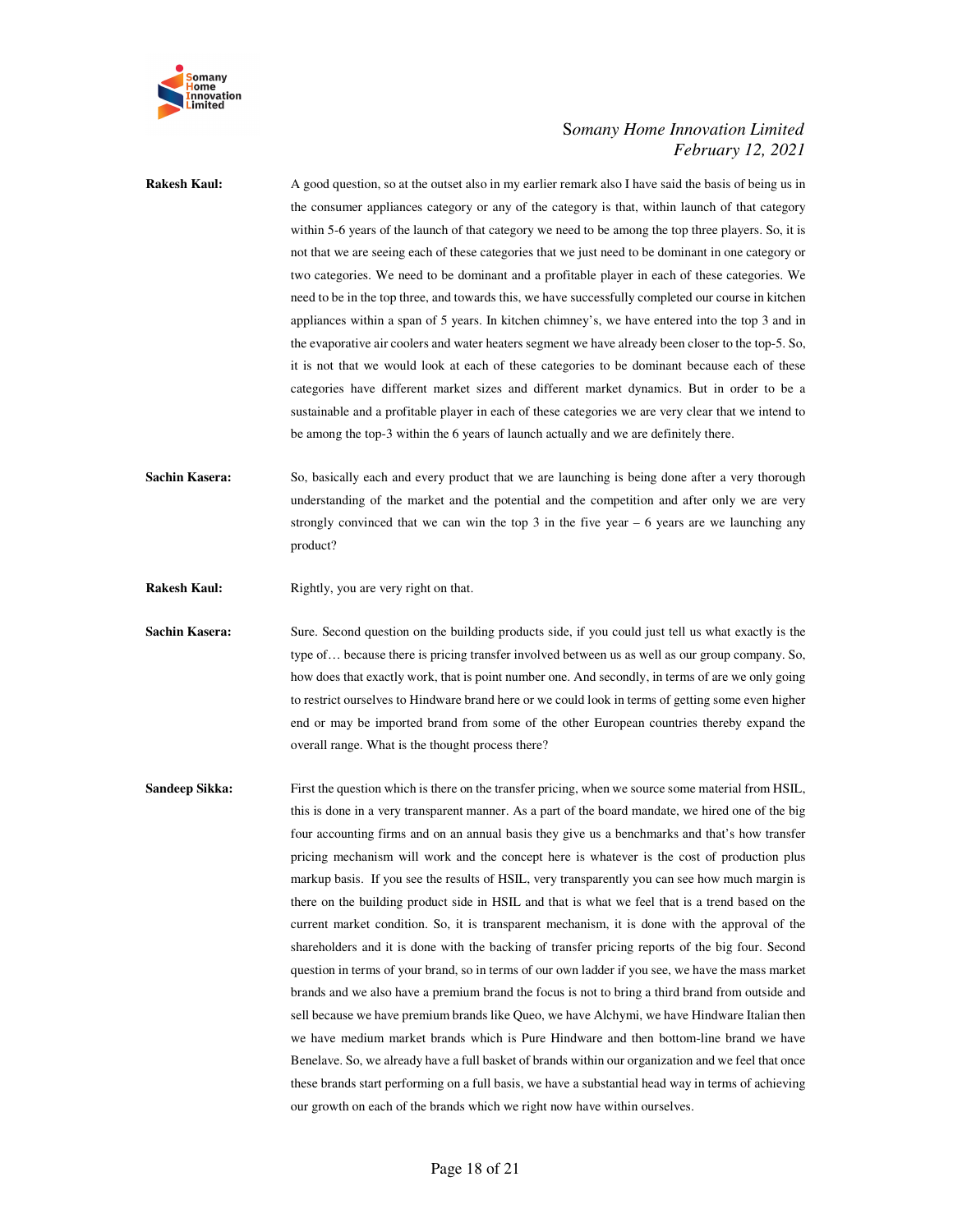

| <b>Sachin Kasera:</b>  | Sure, and just a follow up on, in the building product segment, right now we are majorly into<br>sanitaryware and faucets, but the adjacent categories of further hardware like for example taps and<br>some of the other products which are used in the bathrooms, are we looking at some adjacent<br>categories also to get into that? For example, Jaguar has had a successful transition from taps and<br>some other products into your sanitary ware and faucet, are we also looking at something like that?                                                                                                                                                                                                                 |
|------------------------|-----------------------------------------------------------------------------------------------------------------------------------------------------------------------------------------------------------------------------------------------------------------------------------------------------------------------------------------------------------------------------------------------------------------------------------------------------------------------------------------------------------------------------------------------------------------------------------------------------------------------------------------------------------------------------------------------------------------------------------|
| Sandeep Sikka:         | If you see, we started our faucet business around 7-8 years back and today we have a market share<br>of around 10% on the faucet side. Earlier, the company was pure sanitaryware manufacturer way<br>back till 2014 and we started faucets in a real manner. So, we have also extended our brand horizon<br>in terms of capturing the more counter share but at the same time competition is also trying to do<br>the same. But now as we told, we have three distinct go to market channel and our initiative is to<br>bring best of the products and introduce into those channels so that we can earn better margins,<br>better gross margins and we are able to absorb the fixed cost over a higher spread of gross margins. |
| <b>Moderator:</b>      | Thank you. The next question is from the line of Pritesh Chheda from Lucky Investment Managers.<br>Please go ahead.                                                                                                                                                                                                                                                                                                                                                                                                                                                                                                                                                                                                               |
| <b>Pritesh Chheda:</b> | I am just asking that all the brand rights stay in our company, right Somany Home Innovation<br>Limited? There is no brand which stays in HSIL and there is no payout on account of royalty or<br>any other expenditure that needs to be paid to HSIL, am I correct on that?                                                                                                                                                                                                                                                                                                                                                                                                                                                      |
| Sandeep Sikka:         | I will just make everything clear. HSIL has packaging business which has nothing to do with SHIL.<br>So, all the brands relating to packaging business like AGI Glasspack, are part of HSIL as a part of<br>the de-merger. Hindware brand and all other brands which are consumer facing brand let it be for<br>the consumer business, let it be for sanitary ware and faucet business or the pipes business or even<br>the furniture retail business, as a part of the scheme of the de-merger, they are part of SHIL.                                                                                                                                                                                                           |
| Pritesh Chheda:        | SHIL okay.                                                                                                                                                                                                                                                                                                                                                                                                                                                                                                                                                                                                                                                                                                                        |
| Sandeep Sikka:         | There is no question of any royalty payment outside.                                                                                                                                                                                                                                                                                                                                                                                                                                                                                                                                                                                                                                                                              |
| Pritesh Chheda:        | So our transaction with HSIL will only be to the extent of procuring as a contract manufacturer?                                                                                                                                                                                                                                                                                                                                                                                                                                                                                                                                                                                                                                  |
| Sandeep Sikka:         | Yes, as a third-party vendor.                                                                                                                                                                                                                                                                                                                                                                                                                                                                                                                                                                                                                                                                                                     |
| <b>Pritesh Chheda:</b> | As a third-party vendor.                                                                                                                                                                                                                                                                                                                                                                                                                                                                                                                                                                                                                                                                                                          |
| Sandeep Sikka:         | And this is done in the most transparent manner as I just communicated.                                                                                                                                                                                                                                                                                                                                                                                                                                                                                                                                                                                                                                                           |
| <b>Pritesh Chheda:</b> | So it is basically a distribution business for us. What would be the net working capital cycle that<br>you would operate at sum total for all the business lines or channels together?                                                                                                                                                                                                                                                                                                                                                                                                                                                                                                                                            |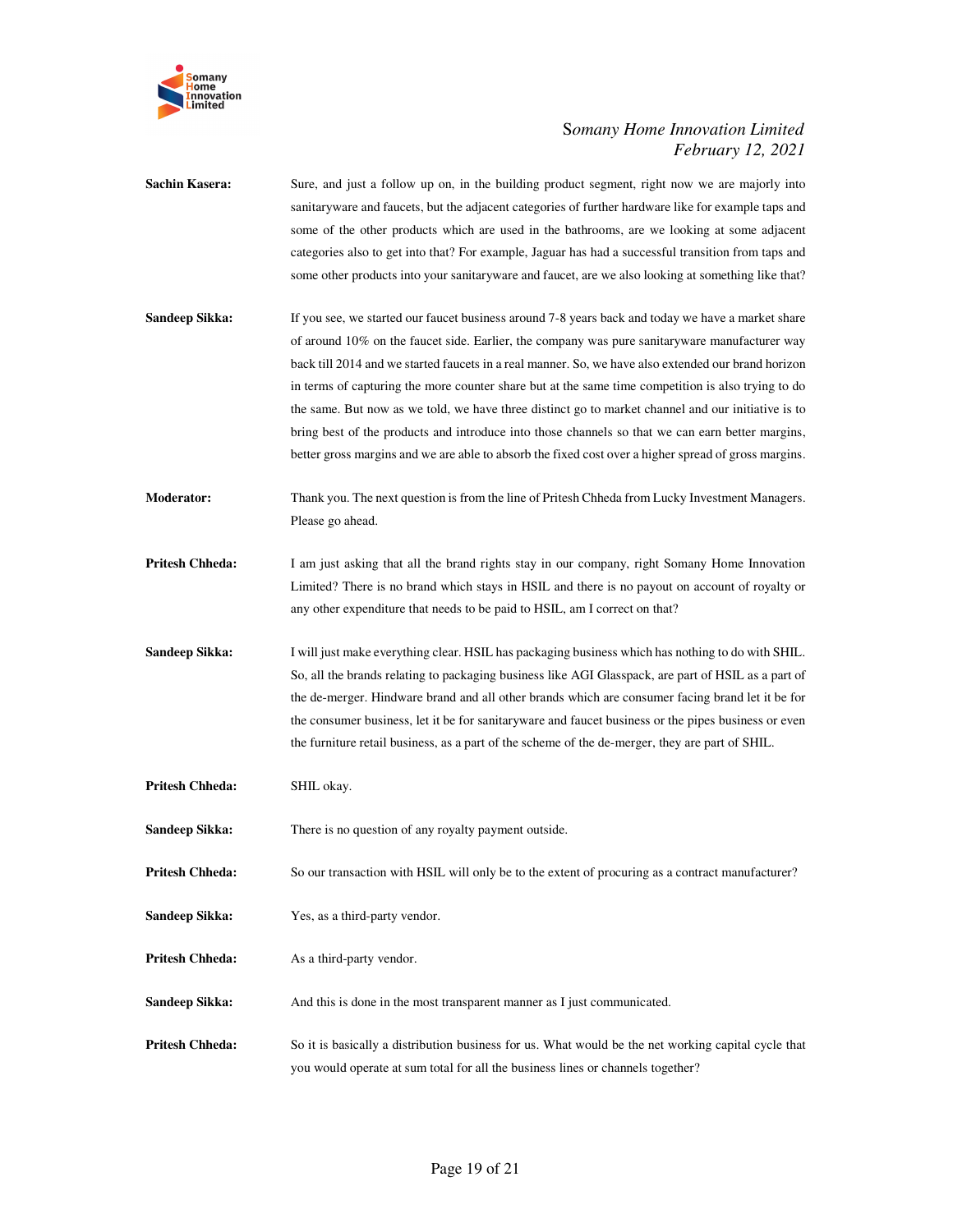

| Sandeep Sikka:         | If you call us as a distributor, it may not be the right terminology. So basically, we service<br>consumers right from beginning, from door-to-door basis other than manufacturing today. Because<br>it is not only distribution it goes even in creation of products, building that product, building a story<br>around the product, selling it to the dealer, selling it to the consumer, servicing, doing after sales<br>service and building a trust in the consumer. So, that entire thing is being done by this vertical<br>other than the manufacturing. So, the benefit of this is when we are looking at manufacturing. The<br>core manufacturing is looking at its own efficiencies over a period of time which will come through<br>to us and we are building our efficiencies on each one of the marketing we do, the distribution we<br>do, the supply chain we do, which has been our focus, and this is what we have communicated also<br>over last few years. |
|------------------------|-------------------------------------------------------------------------------------------------------------------------------------------------------------------------------------------------------------------------------------------------------------------------------------------------------------------------------------------------------------------------------------------------------------------------------------------------------------------------------------------------------------------------------------------------------------------------------------------------------------------------------------------------------------------------------------------------------------------------------------------------------------------------------------------------------------------------------------------------------------------------------------------------------------------------------------------------------------------------------|
| <b>Pritesh Chheda:</b> | The net working capital cycle?                                                                                                                                                                                                                                                                                                                                                                                                                                                                                                                                                                                                                                                                                                                                                                                                                                                                                                                                                |
| Sandeep Sikka:         | Net working capital cycles this year, have changed to large extent but the real measure of working<br>days you have to see the Q3 sales because if you take nine-month sales then it is a misnomer. So,<br>we have been trying to bring down, on an overall basis, to around 20 days of working capital when<br>we try to compare ourselves on a March basis to the December basis. Various businesses have their<br>different market dynamics. So, for each business on an average, net working capital on an average<br>basis if you see it is around 100 days of net working capital.                                                                                                                                                                                                                                                                                                                                                                                      |
| <b>Pritesh Chheda:</b> | But until last year when I see, let us say I must have seen your balance sheet. I see on a consolidated<br>basis net current asset of about Rs.180 crore on our Rs.1,500 crore top line?                                                                                                                                                                                                                                                                                                                                                                                                                                                                                                                                                                                                                                                                                                                                                                                      |
| Sandeep Sikka:         | The definitions you use and the definition we use, may have misnomer, so we can do on a sideline<br>and communicate to you how can fill it.                                                                                                                                                                                                                                                                                                                                                                                                                                                                                                                                                                                                                                                                                                                                                                                                                                   |
| <b>Pritesh Chheda:</b> | Okay, otherwise in your opinion it is about 100 day of net working capital, right?                                                                                                                                                                                                                                                                                                                                                                                                                                                                                                                                                                                                                                                                                                                                                                                                                                                                                            |
| Sandeep Sikka:         | Yes.                                                                                                                                                                                                                                                                                                                                                                                                                                                                                                                                                                                                                                                                                                                                                                                                                                                                                                                                                                          |
| <b>Pritesh Chheda:</b> | And that would stay the way it is?                                                                                                                                                                                                                                                                                                                                                                                                                                                                                                                                                                                                                                                                                                                                                                                                                                                                                                                                            |
| Sandeep Sikka:         | It should because I cannot fix it like that because this is again, we were operating in the market and<br>market dynamics change a lot. But our guidance is that we should be in a range of 10% up or down.                                                                                                                                                                                                                                                                                                                                                                                                                                                                                                                                                                                                                                                                                                                                                                   |
| Moderator:             | Thank you. Ladies and gentlemen, due to time constraint that was the last question for today. I<br>would now like to have the conference over to Mr. Manish Mahawar for closing comments.                                                                                                                                                                                                                                                                                                                                                                                                                                                                                                                                                                                                                                                                                                                                                                                     |
| <b>Manish Mahawar:</b> | Thanks, Rutuja. On behalf of Antiques Stock Broking, I would like to thank the team of Somany<br>Home Innovation Limited for providing us an opportunity to host the call. Sir, would you like to<br>make a closing comment Sir.                                                                                                                                                                                                                                                                                                                                                                                                                                                                                                                                                                                                                                                                                                                                              |